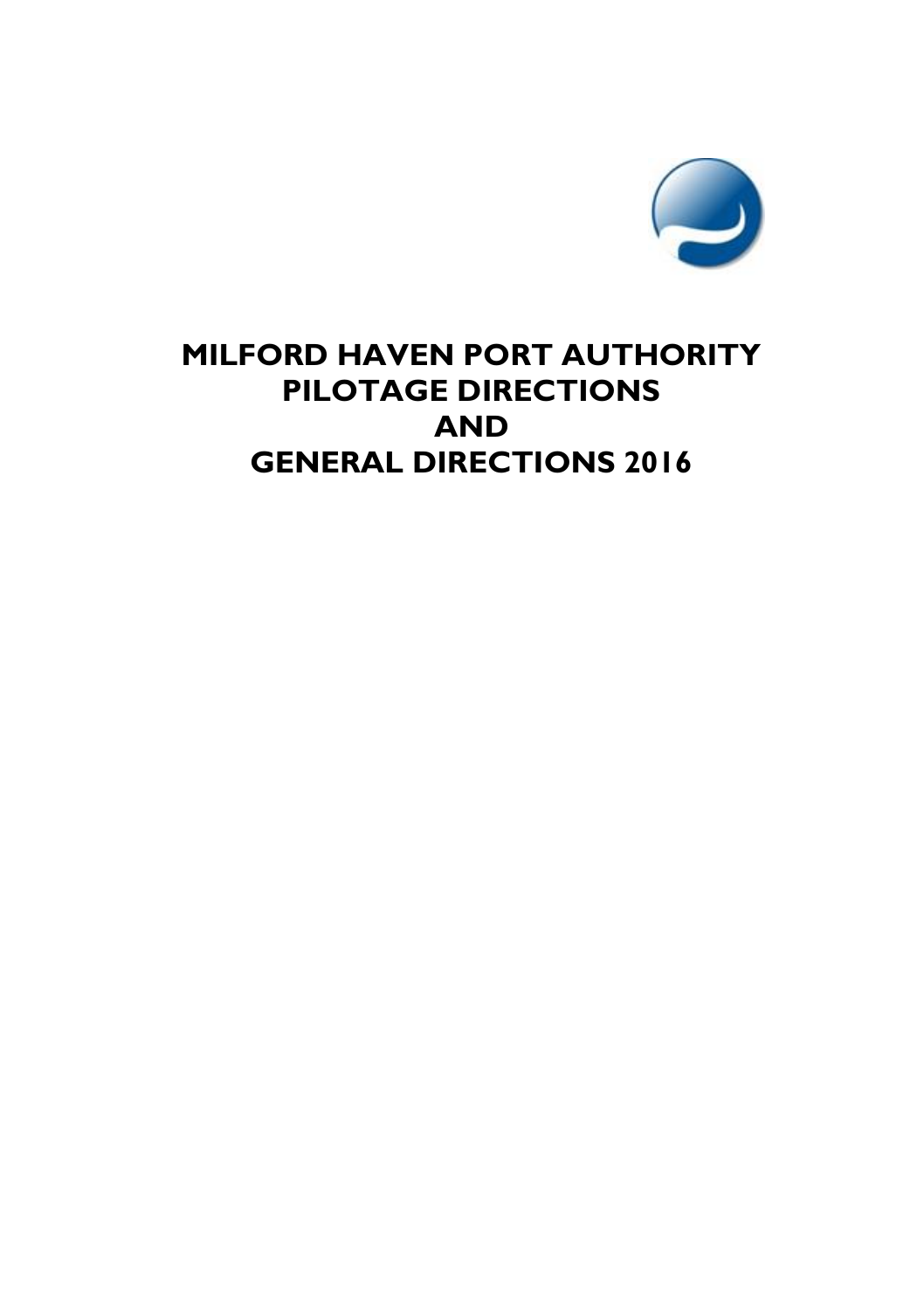# **MILFORD HAVEN PILOTAGE DIRECTIONS**

These Pilotage Directions are given by the Milford Haven Port Authority in pursuance of Section 7 of the Pilotage Act 1987. Nothing contained in these Directions relieves the master of his overriding obligation to ensure the safe conduct of his vessel.

- 1. Pilotage is compulsory within the Haven for all ships, or tug and tow combinations, of 50 metres or more in length overall except:
	- a. General Lighthouse Authority tenders
	- b. Ships which are moving from one berth to another within a dock
	- c. H M ships and certain vessels owned or controlled by H M Government
- 2. Ships within the Haven including for the avoidance of doubt ships located between the seaward boundary of the Haven and the designated pilot boarding/landing points shall comply with the directions of the pilot but in the event of a pilot not being on board, ships shall also comply with the directions of the Milford Haven Port Authority given by its port control.
- 3. In agreed circumstances/conditions of bad weather the pilot boarding/landing point for certain vessels up to 25,000 dwt shall be in the vicinity of South Hook Buoy (51  $^{\circ}$  42.1' N 5  $^{\circ}$  06.7' W) provided that:
	- a. The master has a good working knowledge of English and is familiar with the port
	- b. The master, pilot and port control have agreed the passage procedure taking into account the following:-
		- 1. The ability of a pilot to supervise entry/departure.
		- 2. Size of vessel
		- 3. Draft and freeboard
		- 4. Visibility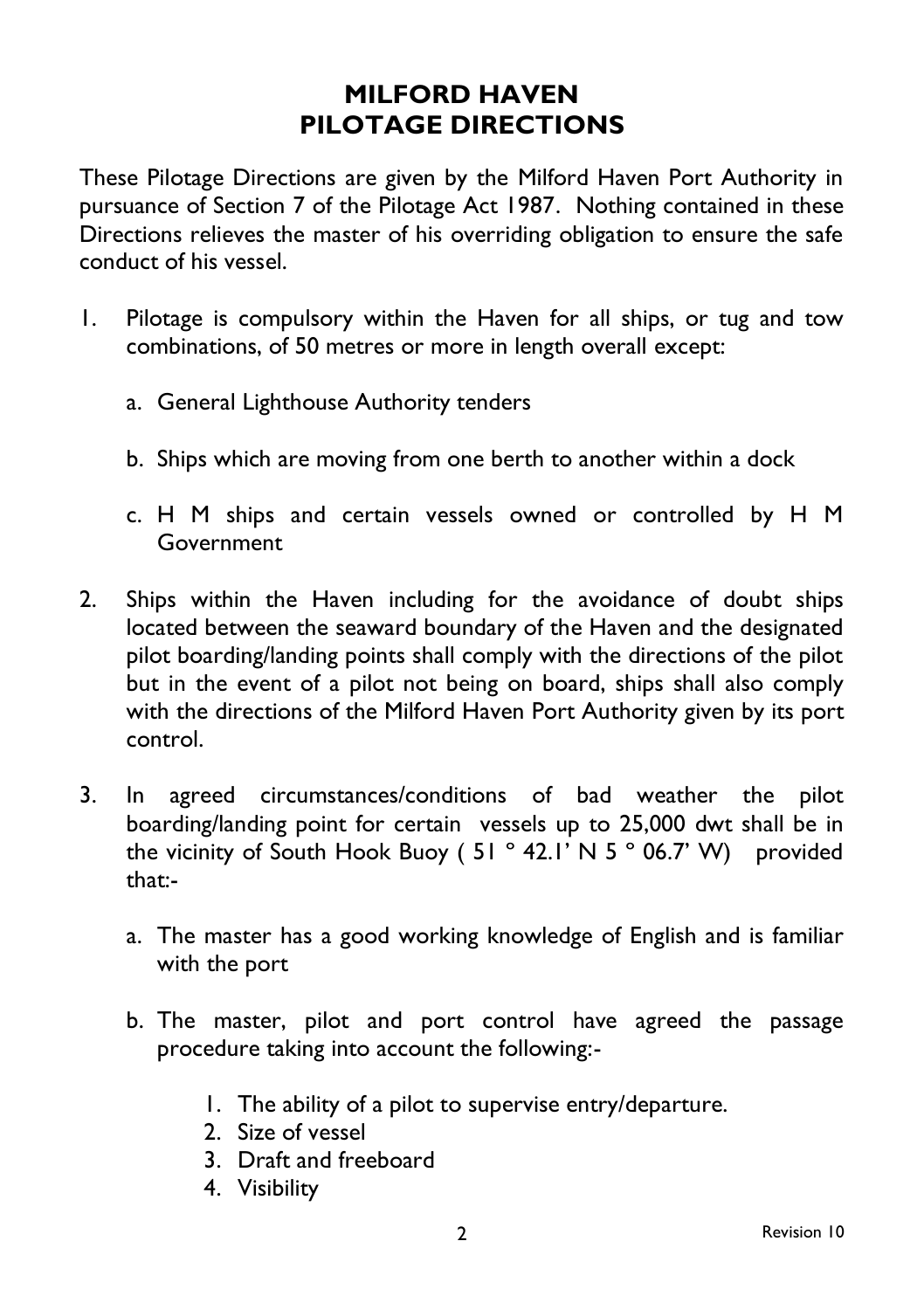- 5. Sea and swell conditions
- 6. Other traffic
- 7. Vessel's charts
- 8. Shore radar status
- 9. Navigation aid status
- 10. Boarding/landing position
- 11.Any other relevant factor
- 4. For purpose of these Directions the following definitions apply:-

"the Haven" means:-

a. All waters over which the Milford Haven Port Authority have jurisdiction (the seaward limit of which is an imaginary line commencing at the western extremity of Studdock Point and drawn in a south-easterly direction to the point of intersection of latitude 51° 36.5'N with longitude 05° 03.7'W, thence in a westerly direction to the point of intersection of latitude 51° 36.5'N with longitude 05° 16.7'W thence in a northerly direction to the point of intersection of latitude 51° 41.1'N with longitude 05° 16.7'W and thence in an easterly direction to the south western extremity of St. Ann's head).

and

b. the docks and works belonging to the Milford Docks Company and the waters over which they have jurisdiction.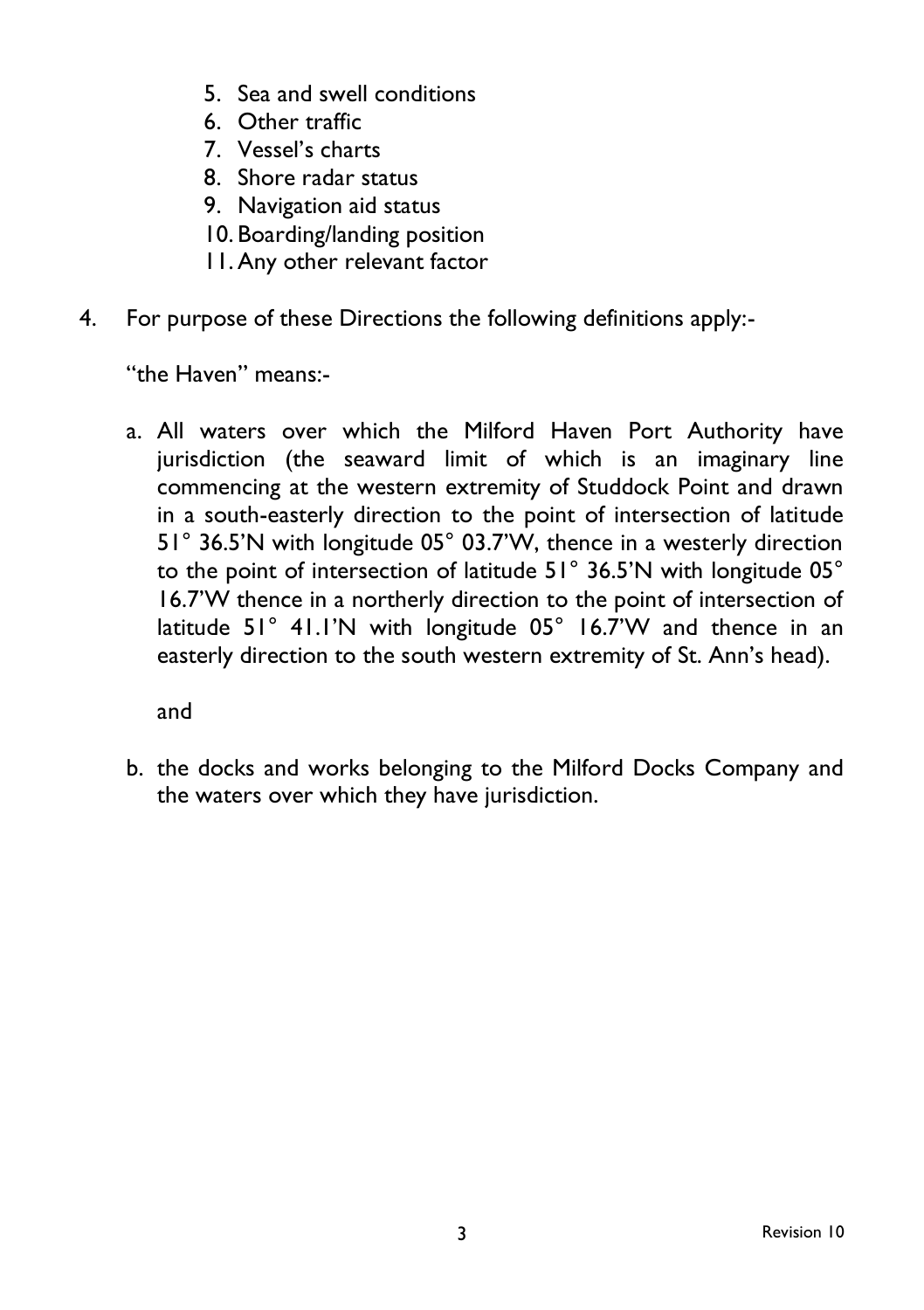# **MILFORD HAVEN PORT AUTHORITY GENERAL DIRECTIONS**

# **INTRODUCTION**

This introduction is provided for information only and whilst it does not form part of the General Directions what follows is contained in the Milford Haven Port Authority Act 2002 pursuant to which these General Directions are made.

Milford Haven Port Authority is a public trust harbour and pilotage authority with local legislative powers provided by statute. The Port Authority is responsible for the navigation, safety and traffic regulation of all vessels navigating within the Haven as defined in the Directions.

All Reporting Vessels navigating the Haven must be equipped with a fully operational and well maintained VHF radio. Further, all other Vessels navigating the Haven are recommended to be equipped with a fully operational and well maintained VHF radio in order that they can monitor communications to and from Port Control using Channel 12.

Whilst it is the duty of the Master of any vessel navigating on the Haven to comply with these Directions they do not in any way diminish the Master's responsibility for the Vessel of which he is Master, the persons on board that vessel, its cargo or any third parties or the property of any third parties.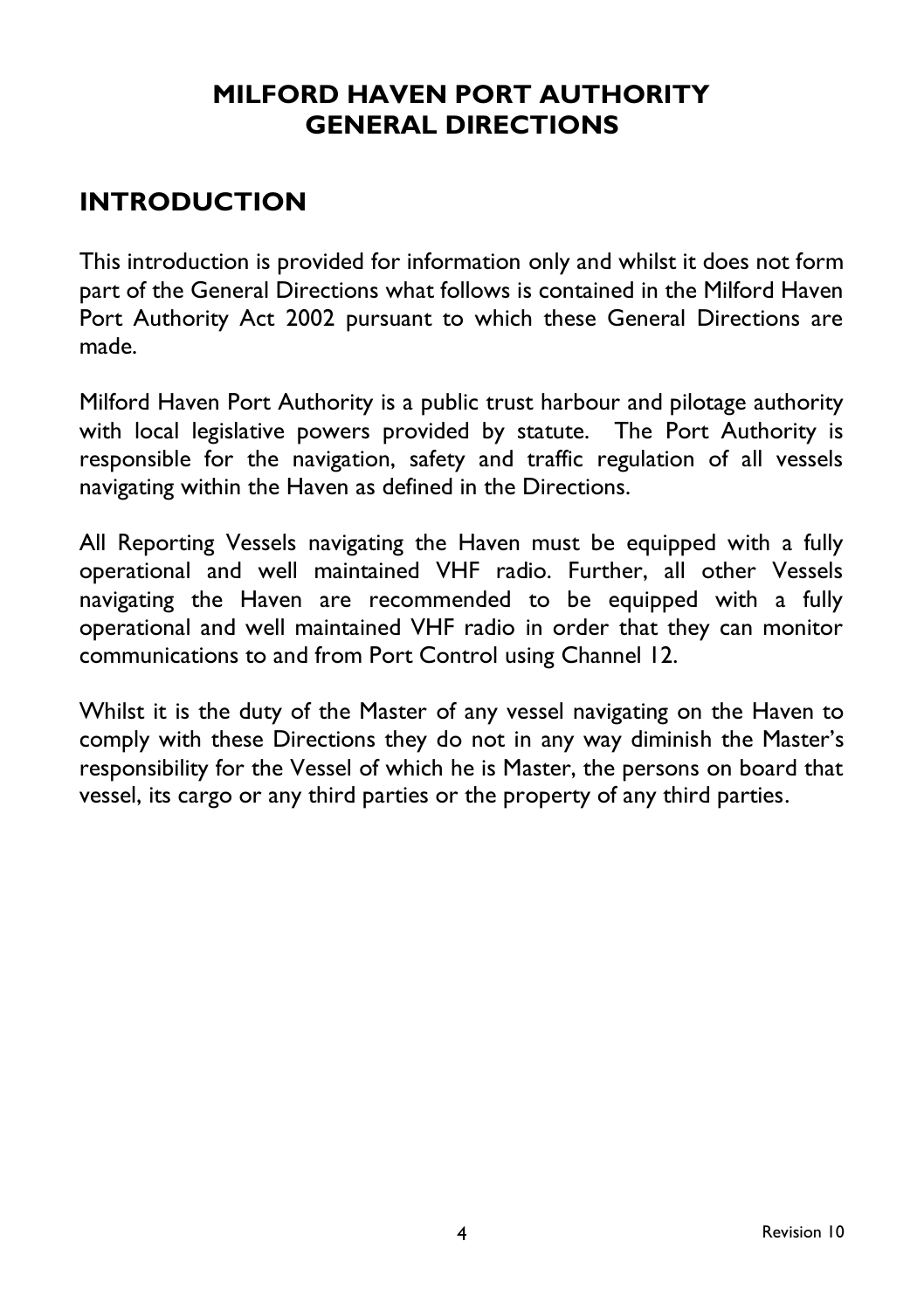# **CONTENTS**

| Introduction    |                                                                  | Page<br>4       |
|-----------------|------------------------------------------------------------------|-----------------|
| Contents        |                                                                  | 5               |
| L               | <b>Citation And Commencement</b>                                 | 6               |
| $\overline{2}$  | Application                                                      | 6               |
| 3               | Interpretation                                                   | 6               |
| 4               | Compliance with the General Directions or Any Special Directions | П               |
| 5               | <b>Removal of Obstructions</b>                                   | 12              |
| 6               | Use of VHF/RT Equipment                                          | 12              |
| $\overline{7}$  | <b>Inward Vessels</b>                                            | 12              |
| 8               | <b>Outward Vessels</b>                                           | 13              |
| 9               | <b>Reporting Points</b>                                          | $\overline{14}$ |
| 10              | <b>Bridge Manning</b>                                            | $\overline{14}$ |
| П               | Competent Helmsman                                               | 15              |
| 12 <sup>2</sup> | Lookout/Anchors                                                  | 15              |
| 13              | Deep Draught Vessels                                             | 15              |
| 14              | Anchored Vessels and Vessels Aground                             | 15              |
| 15              | Escorting                                                        | 16              |
| 16              | <b>Restricted Visibility</b>                                     | 16              |
| 17              | <b>Fishing Vessels</b>                                           | 16              |
| 18              | Identification of Vessel                                         | 17              |
| 19.             | Loading, Unloading, Embarkation of Passengers, Etc.              | 17              |
| 20              | Vessels to be Moored, Etc. as directed                           | 17              |
| 21              | Moorings                                                         | 18              |
| 22              | Navigating against the Tidal Stream                              | 18              |
| 23              | Fairways                                                         | 19              |
| 24              | Collisions to be Reported                                        | 19              |
| 25              | Vessels Sunk, Grounded or Stranded                               | 19              |
| 26              | Reporting of Incidents and Near Misses                           | 9               |
| 27              | Towing of Floats or Rafts of Timber                              | 20              |
| 28              | <b>Water Sports</b>                                              | 20              |
| 29              | Secure Berthing                                                  | 20              |
| 30              | Vessel Not to Anchor or Remain in Swinging Grounds               | 20              |
| 31              | Reporting Vessels to be Kept in Moveable Condition               | 20              |
| 32 <sub>2</sub> | Notification of Anchor, Chain or Cable Left in Haven             | 21              |
| 33              | Fouling of Moorings or Cables                                    | 21              |
| 34              | Dredging and/or Diving                                           | 21              |
| 35              | Marking of Fishing Gear                                          | 22              |
| 36              | Notification of Outbreak of Fire                                 | 22              |
| 37              | Launching of Vessels                                             | 22              |
| 38              | Conduct of Regattas, Etc.                                        | 22.             |
|                 | Appendix I - Schedule 2                                          | 24              |
|                 | Appendix 2 – Chart of the Haven                                  | 26              |
|                 | Appendix 3 - Reporting Points (Inbound & Outbound)               | 27              |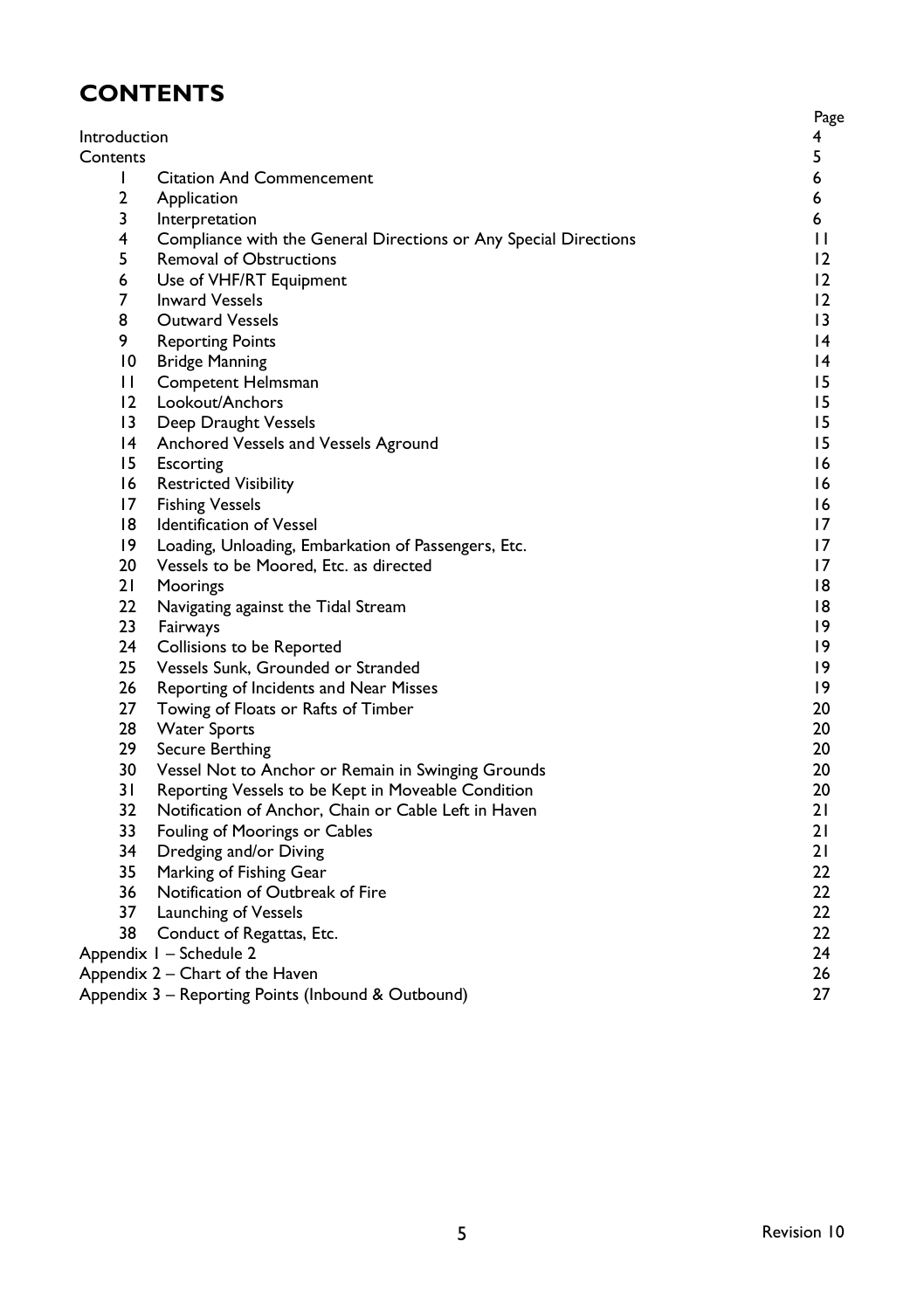# **MILFORD HAVEN PORT AUTHORITY**

# GENERAL DIRECTIONS

# GIVEN BY THE MILFORD HAVEN PORT AUTHORITY BY VIRTUE OF POWERS VESTED IN IT BY SECTION 15 OF THE MILFORD HAVEN PORT AUTHORITY ACT 2002

#### **1. CITATION AND COMMENCEMENT**

- 1.1 These General Directions may be cited as the Milford Haven Port Authority General Directions 2016 and shall take effect from 31st March 2016.
- 1.2 Nothing contained in these General Directions shall relieve the Master of any Vessel navigating the Haven of complying with any other Act or Regulation or any Special Direction given by the Harbourmaster.

#### **2. APPLICATION**

- 2.1 These General Directions shall apply to all parts of the Haven.
- 2.2 These General Directions should be read in conjunction with the Byelaws.

#### **3. INTERPRETATION**

3.1 In these General Directions unless the context otherwise requires:-

**"the Acts"** mean the Milford Haven Conservancy Acts of 1983 and the Milford Haven Port Authority Act 2002.

**"Anchorage"** means an area in the Haven designated by the Harbourmaster as an area in which Vessels can anchor.

**"the Authority"** means the Milford Haven Port Authority. **"the Byelaws"** mean the Milford Haven Port Authority Byelaws 1984 and 1987.

**"the Bridge Team"** means the Person or Persons on board a Vessel having direct control of its navigation.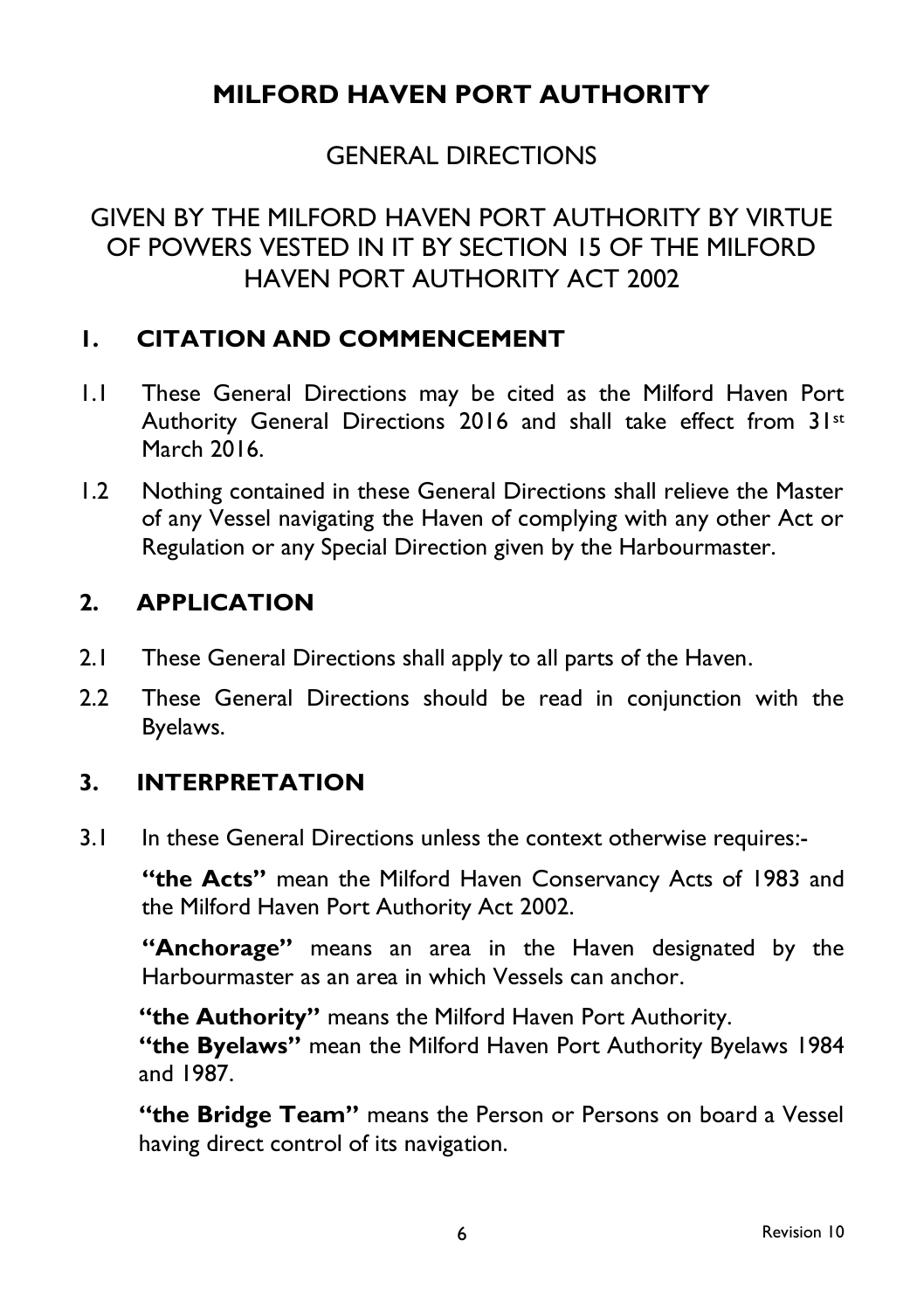**"Collision Regulations"** mean the UK Merchant Shipping (Distress Signals and Prevention of Collisions) Regulations 1996 as amended.

**"Clearance"** means an authorisation given by the Harbourmaster to navigate a Vessel in the Haven in a manner requested by the Master (subject to any variation required by the Harbourmaster).

**"Declaration"** means a pre-movement declaration in the form specified either in Appendix 1 or as amended by Notice to Mariners.

"**Dangerous Substance"** means a dangerous substance as defined by The Dangerous Substances in Harbour Areas Regulations 1987.

**"Designated Berth"** means any berth, dock, pier, jetty, quay, wharf, mooring, offshore terminal, or Anchorage or any other area so designated by the Harbourmaster from time to time in a Notice to Mariners.

**"Fairway"** means a navigable channel which is a regular course or track of shipping on the Haven and shown on any chart.

**"the General Directions"** means the Milford Haven Port Authority General Directions 2016.

**"the Harbourmaster"** means such Harbourmasters as the Authority may appoint pursuant to paragraph 17 of Schedule 1 to the Milford Haven Conservancy Act 1983 and with respect to all acts authorised or required to be done by such Harbourmasters shall include their deputies and assistants and any other person authorised in writing by the Authority to assist them or to perform the duties of Harbourmaster.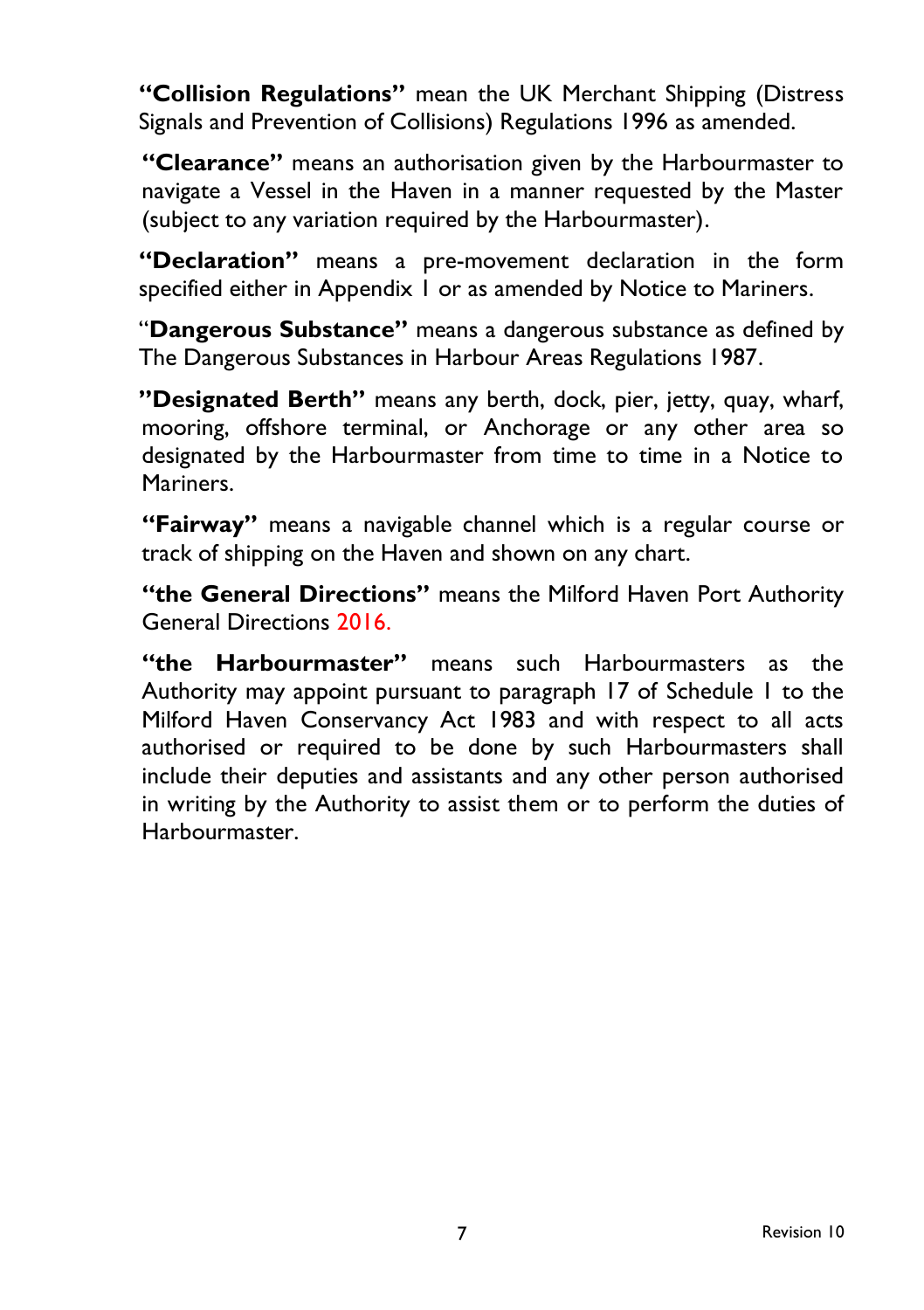**"the Haven"** means an area bounded by:

an imaginary line commencing at the western extremity of Studdock Point and drawn in a south-easterly direction to the point of intersection of latitude 51º36' 15" N with longitude 05º 03' 00" W, thence in a westerly direction to the point of intersection of latitude 51º 36' 15" N with longitude 05º 16' 00" W, thence in a northerly direction to the point of intersection of latitude 51º 40' 48" N with longitude 05° 16' 00" W and thence in an easterly direction to the south-western extremity of St Ann's Head; and

the level of high water on the shores of Milford Haven and the approaches thereto within the line aforesaid, including all bays, creeks, pools, inlets and rivers as far as the tide flows other than a creek, pool or inlet into which the tide flows only through a culvert or pipe and other than a dock which is normally tidally enclosed;

but not including any waters which are not for the time being within the territorial waters of Her Majesty's dominions and which is shown on the Chart contained in Appendix 2.

**"Incident"** means any event which causes damage to any vessel or to Haven property or which causes injury to any person.

**"the Master"** means the Master or other Person for the time being having or taking charge or command of any Vessel within the Haven.

**"Mooring"** means any anchor, buoy, pile, post, chain, pillar, and sinker or like apparatus or convenience used for the permanent mooring of vessels.

**"Movement"** means any navigation of the Haven in respect of which Clearance has been obtained.

**"Near Miss"** means any event which has the potential to cause damage to any vessel or to Haven property or which has the potential to cause injury to any person, but which does not actually cause such damage or injury.

**"Notices to Mariners"** means any written Notices to Mariners issued by the Harbourmaster.

**"Passage Plan"** means a systematic and documented navigational plan in respect of any Movement in accordance with the guidelines contained in Safety of Navigation SOLAS Chapter 5 2002 Annex 25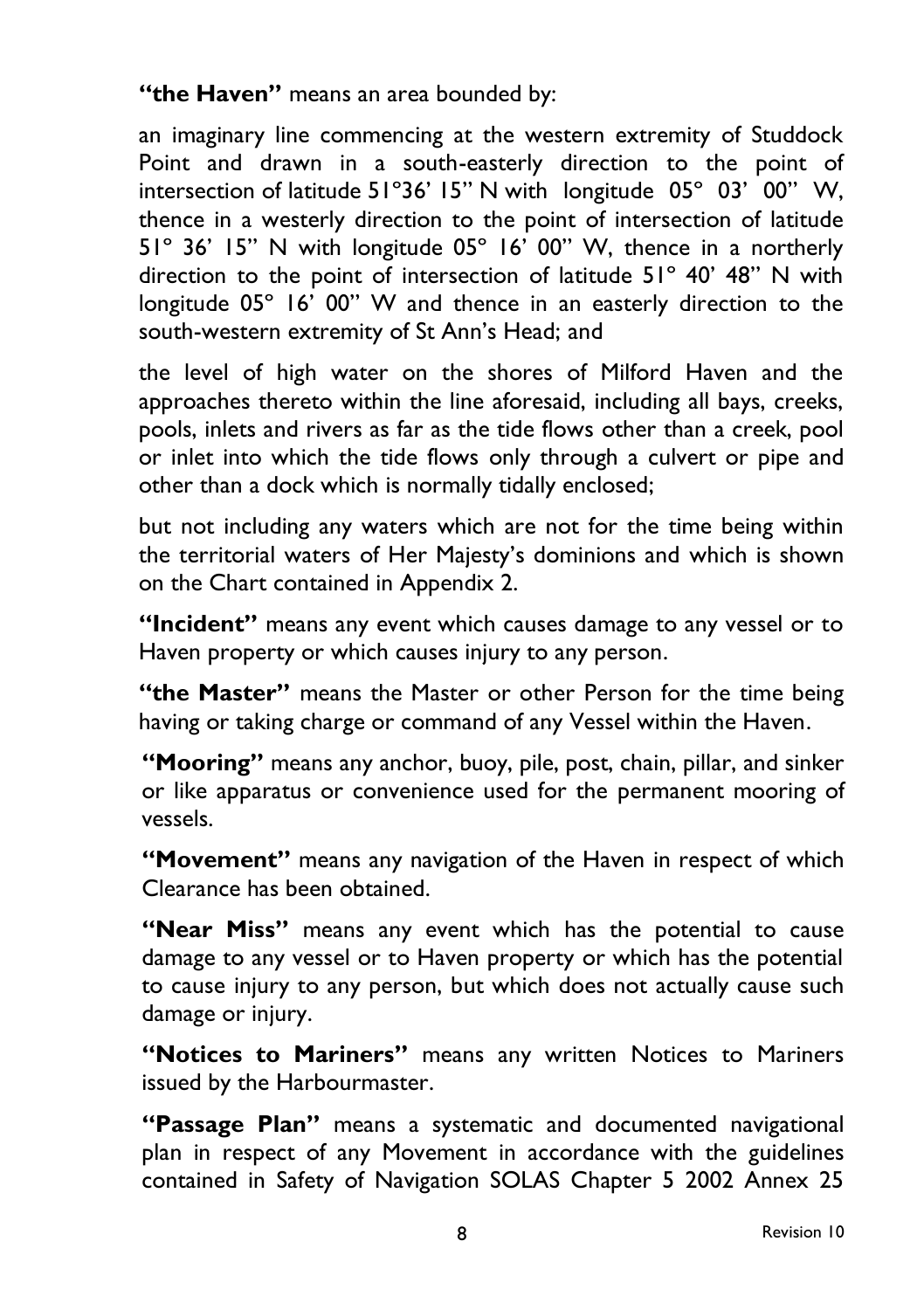Guidelines for voyage planning (as may be varied or substituted from time to time), or any similar flagstate administration notice issued pursuant to the associated IMO Conventions on Standards of Training, Certification and Watchkeeping for Seafarers (STCW).

**"Person"** means any reference to a person (or that person's executors or administrators or trustees) a firm or a body corporate or an unincorporated association.

**"Pilot"** means a person designated as such by the Authority.

**"PEC"** means a Pilotage Exemption Certificate issued by the Authority.

"**PEC Holder"** means a person who holds a PEC.

**"Property"** means any property infrastructure or equipment situated within the Haven and without prejudice to the generality of the foregoing means sea walls, lock gates, berths, docks, piers, jetties, quays, wharfs or moorings within the Haven.

**"Port Control"** means the Vessel Traffic Service Centre at Hubberston Point- Call Sign 'Milford Haven Port Control' from which the Harbourmaster's instructions and advice are normally (but not invariably) issued to Masters of Vessels by VHF radio and to which Reporting Vessels must report and other Vessels may report.

**"Reporting Point"** means a position so designated by the Harbourmaster and shall include the Reporting Points marked on any current United Kingdom Hydrographic Office chart of the Haven which points are detailed in Appendix 3 to these General Directions.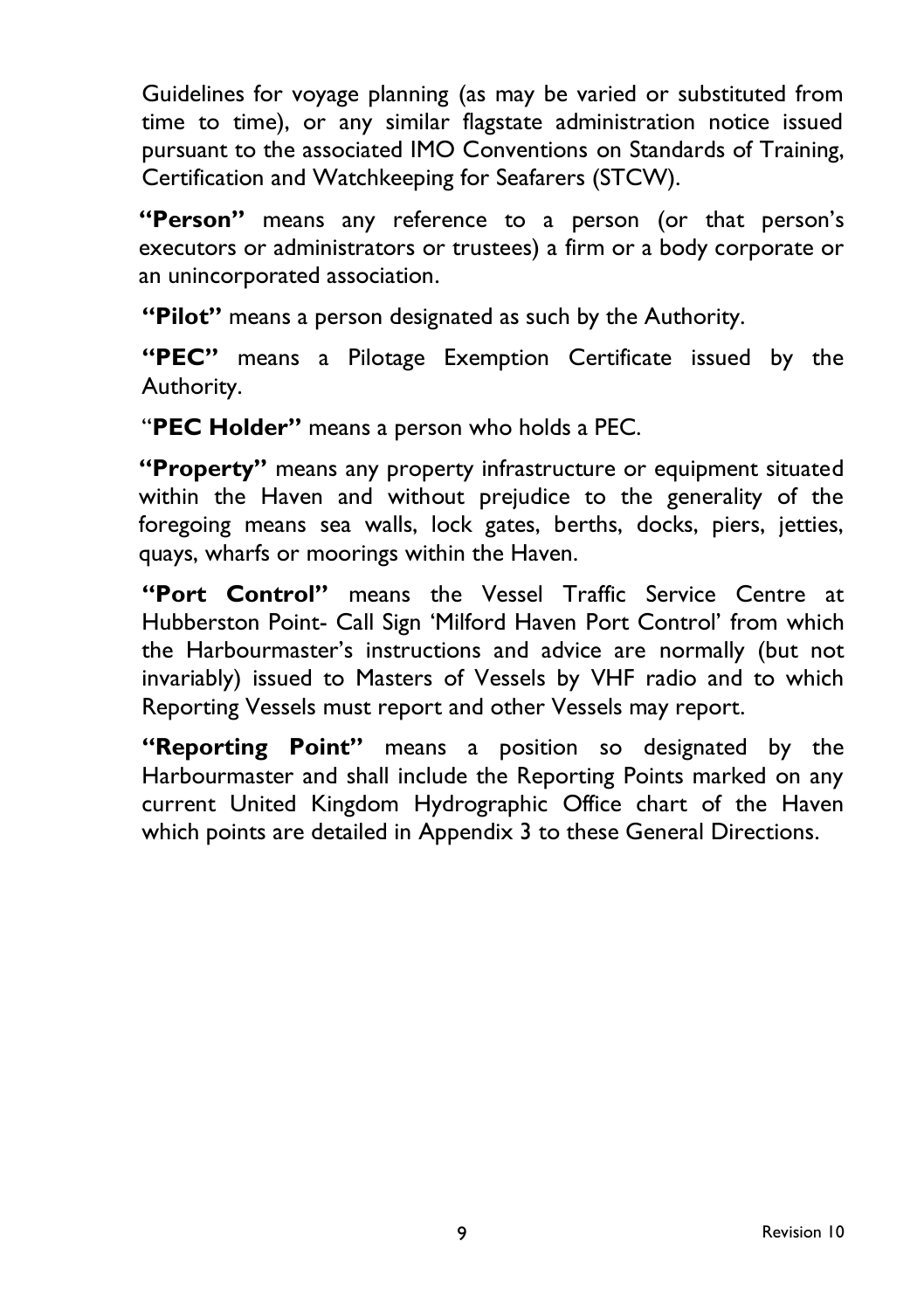**"Reporting Vessel"** means every Vessel which is required by these General Directions to report its position, intentions or movements, and includes:

- Vessels of more than 20 metres in length overall
- Vessels engaged in towing

**"Restricted Visibility"** means any condition in which visibility is restricted by fog, mist, falling snow, heavy rain storm or any other similar cause.

**"Special Direction"** means a direction made pursuant to Section 17 of the Milford Haven Port Authority Act 2002.

**"Towmaster"** means the person nominated by the master of the towing vessel to carry out the Towmaster's duties as set out in the Port of Milford Haven Towage Guidelines from time to time in force.

**"Towplan"** means a plan for a towing operation to be conducted by a Towmaster, which must comprise all the action a prudent Master or Pilot would in having conduct of the operation, including but not limited to:

- Risk Assessment
- Method Statement
- Number and position of tugs
- Type of tug (e.g. push/pull, on hip etc.)
- Use of particular tugs
- Position of tugs
- Use of release mechanism
- Manning
- Passage plan berth to berth.

**"Vessel"** means every description of water craft, including non displacement craft, seaplanes and submarines used or capable of being used as a means of transportation on or under the Haven.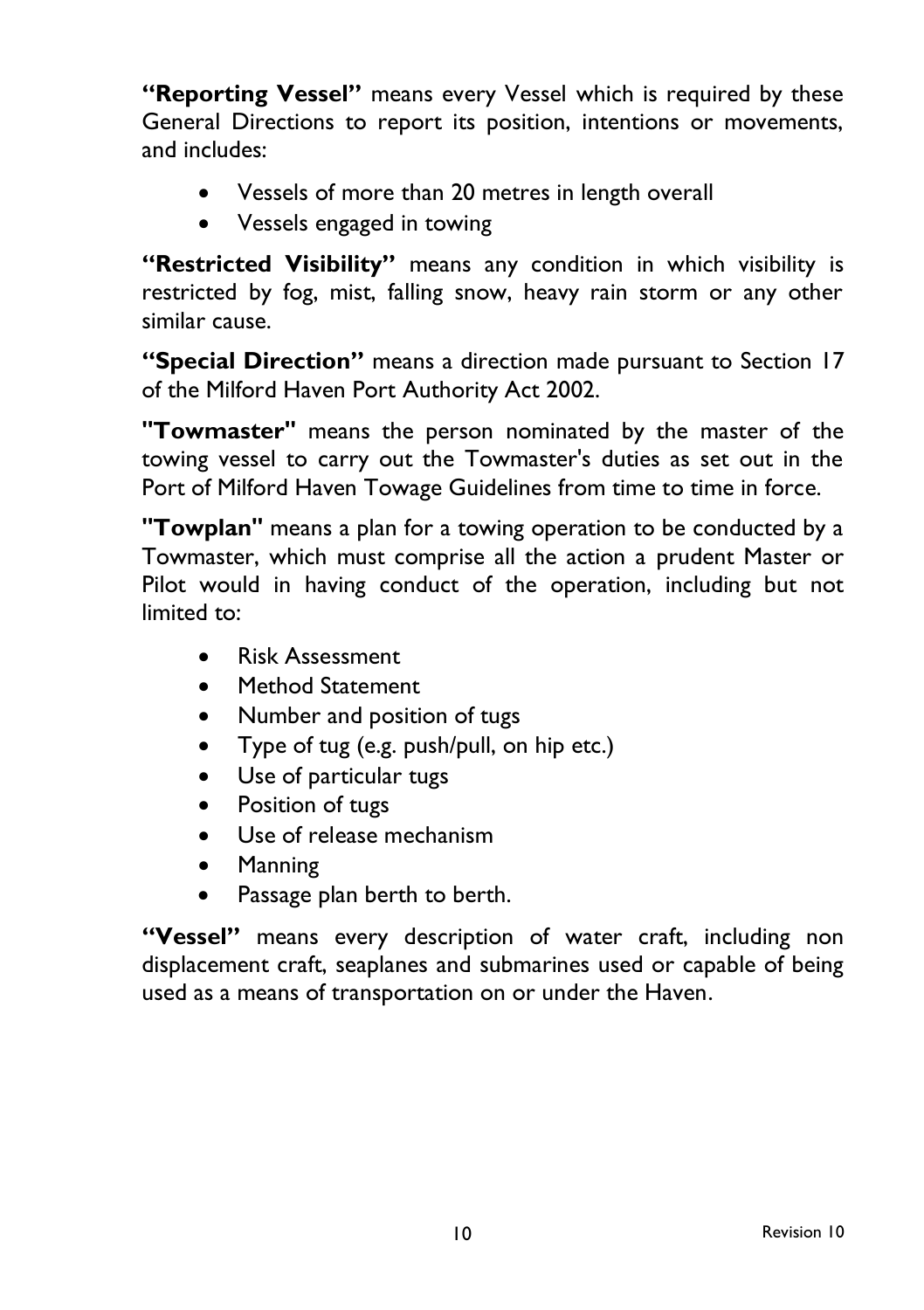- 3.2 In these General Directions, unless the context otherwise requires:
	- 3.2.1 words and expressions used in these General Directions have the same meanings as in the Acts;
	- 3.2.2 references to Statutory Provisions shall be construed as references to those provisions as respectively amended or reenacted or as their application is modified by other provisions (whether before or after the making of these General Directions) from time to time and shall include any provisions of which there are re-enactments (whether with or without modifications).
- 3.3 the headings in these General Directions are for convenience only and shall not affect the interpretation of any provision of these General Directions.
- 3.4 words importing one gender include all other genders and words importing the singular include the plural and vice versa.
- 3.5 references to consent or words to similar effect mean a consent given in advance in writing signed by the Harbourmaster.
- 3.6 By virtue of section 11 of the Interpretation Act 1978 expressions which are defined in the Milford Haven Conservancy Act 1983 but which are not defined in these General Directions have the same meanings in the General Directions as they have in the Act of 1983.

## **4. COMPLIANCE WITH THE GENERAL DIRECTIONS OR ANY SPECIAL DIRECTIONS**

- 4.1 The Harbourmaster may from time to time give special directions in relation to the Haven or the operation of any Vessel in the Haven.
- 4.2 The Master of every Vessel shall observe and obey the General Directions and any Special Directions as shall any person or persons located within the Haven for whatever reason.

## **5. REMOVAL OF OBSTRUCTIONS**

5.1 The Harbourmaster may give directions to anyone causing an obstruction to remove such obstruction and also as to the time and manner that such removal is required to occur.

## **6. USE OF VHF/RT EQUIPMENT**

6.1 All Reporting Vessels must be equipped with a fully operational and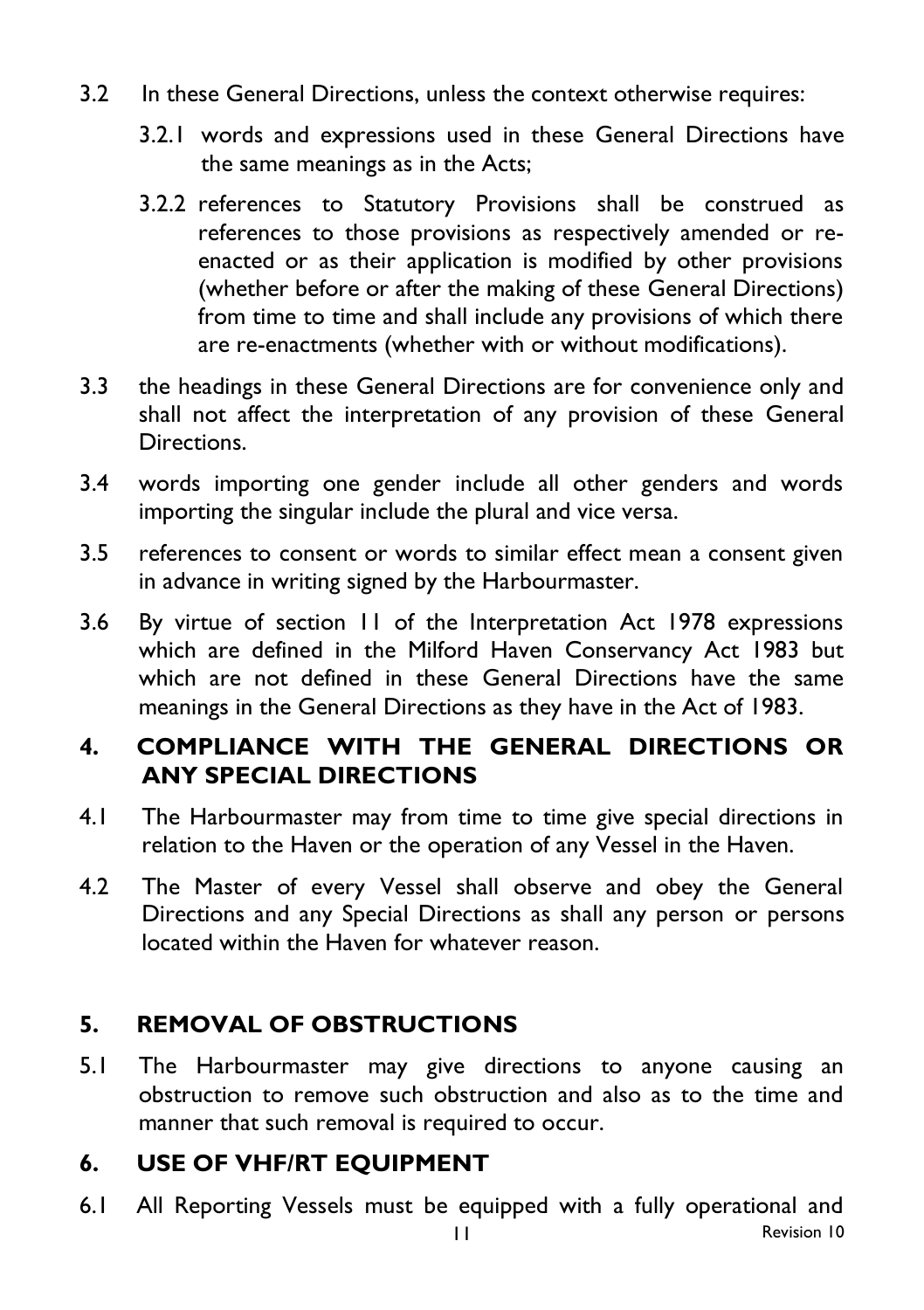properly maintained VHF radio.

- 6.2 All Reporting Vessels shall maintain a listening watch on VHF on the following channels:
	- 6.2.1 when underway on Channel 12;
	- 6.2.2 when berthing or unberthing on Channels 15 or 9; and
	- 6.2.3 when at anchor on Channel 12.
- 6.3 The Haven's emergency channel is Channel 14 and shall be used only in the event of an emergency occurring.

## **7. INWARD VESSELS**

- 7.1 The Master of every vessel wishing to enter and navigate the Haven shall immediately report to Port Control any damage or suspected damage that could affect the Vessel's ability to navigate and which could in any way impact upon the Haven in a detrimental manner.
- 7.2 If any of the circumstances referred to in 7.1 occur in respect of any Vessel the Master of that Vessel must obtain clearance before proceeding to enter the Haven.
- 7.3 The Master of any Reporting Vessel of 50 metres or more in length shall prior to entering or navigating the Haven prepare a Passage Plan and shall declare to the Harbourmaster that the Passage Plan has been agreed by the Master and the Pilot save in circumstances where the Pilot is not required when such a declaration shall be made by a competent member of the Bridge Team.
- 7.4 The Master of every Reporting Vessel wishing to enter and navigate the Haven shall:-
	- 7.4.1 at least twelve hours prior to the arrival at the Haven or on leaving the last port, whichever is later, give notice to Port Control of the Vessel's Estimated Time of Arrival ('ETA') at the seaward limit, draft, cargo, previous port, pilotage requirements and PEC number if applicable and any circumstances which may affect the seaworthiness or manoeuvrability of the Vessel;
	- 7.4.2 immediately and in any event at least 2 hours before the Reporting Vessel arrives at the Haven advise Port Control of any amendments to the information provided in accordance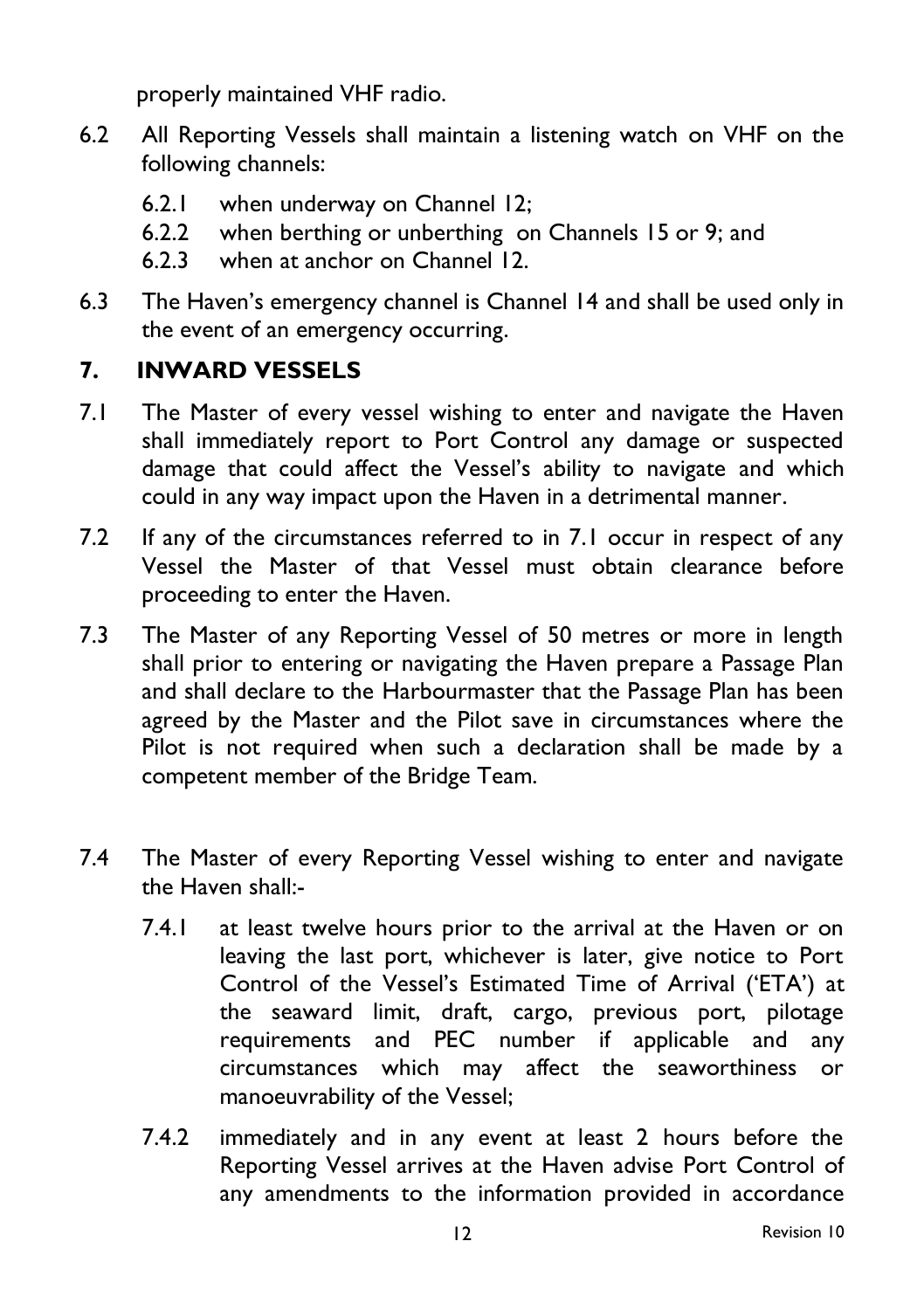with Clause 7.4.1;

- 7.4.3 when it is not less than 30 nautical miles off St Ann's Head confirm the ETA;
- 7.4.4 if towing, provide a full description of the tow and a Towplan to Port Control, obtain the approval of Port Control to the nominated Towmaster and obtain Clearance;
- 7.4.5 if deemed appropriate by the Harbourmaster, provide a Declaration;
- 7.4.6 test main engines, manoeuvring and steering systems immediately prior to arrival but in any event before entering the Haven;
- 7.4.7 immediately advise Port Control on completion of the vessel's movement.

# **8. OUTWARD VESSELS**

- 8.1 This General Direction shall apply to all Reporting Vessels which are either leaving the Haven or navigating on the Haven other than in circumstances to which Direction 7 applies.
- 8.2 The Master of every Reporting Vessel shall neither cause nor permit the Reporting Vessel to leave her Designated Berth or otherwise navigate on the Haven at any time without Clearance and shall:
	- 8.2.1 Provide an Estimated Time of Departure (ETD) at least one hour prior to the ETD confirming pilotage requirements and PEC number if applicable;
	- 8.2.2 Obtain Clearance from Port Control immediately prior to the commencement of navigation giving draft, cargo, next port, and giving full details of any circumstances which may affect the seaworthiness or manoeuvrability of the Vessel;
	- 8.2.3 If towing, provide a full description of the tow and a Towplan to Port Control, obtain the approval of Port Control to the nominated Towmaster and obtain Clearance;
	- 8.2.4 If deemed appropriate by the Harbourmaster, provide a Declaration;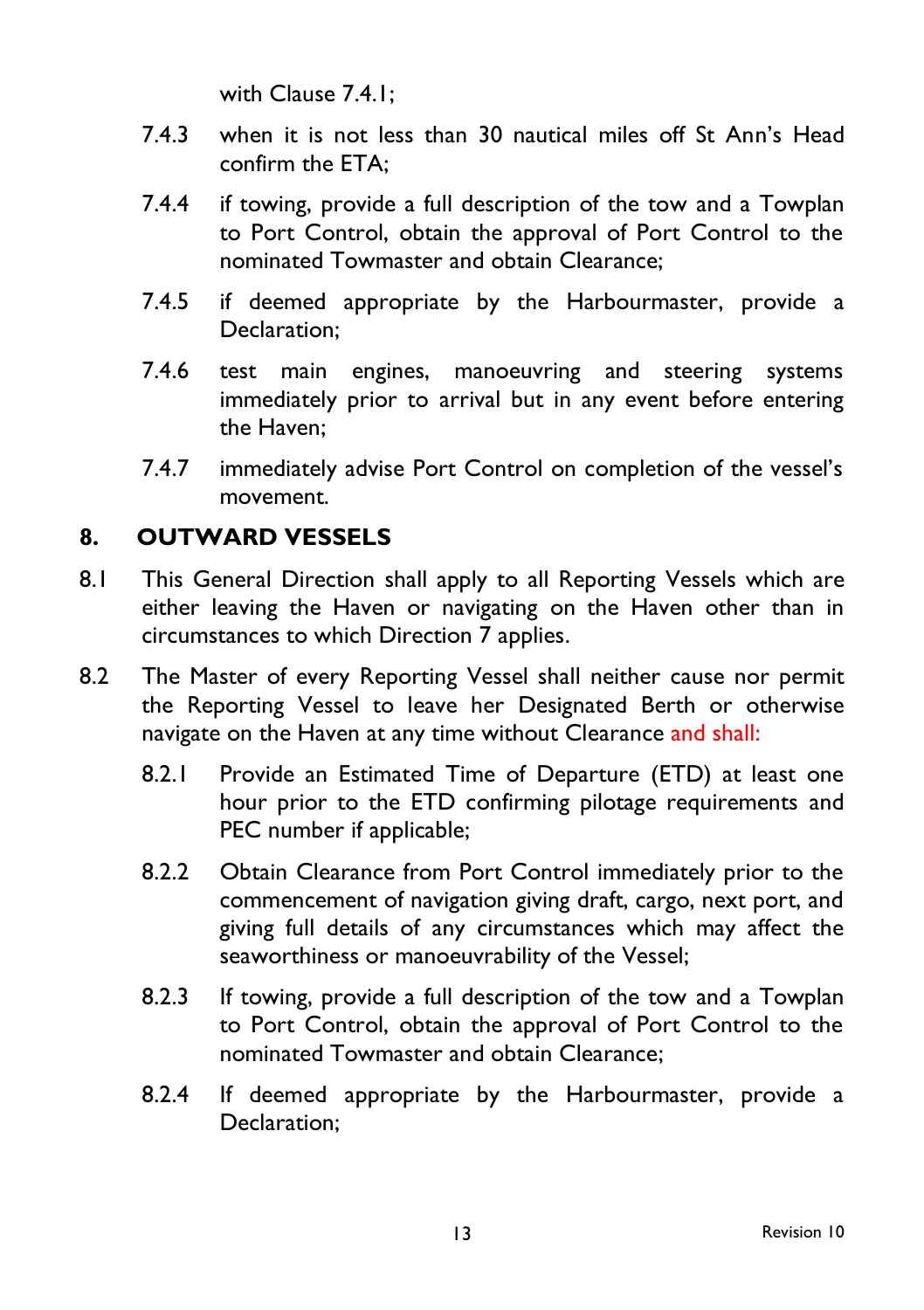- 8.2.5 Immediately advise Port Control on completion of the Reporting Vessel's Movement or when clearing the seaward limit of the Haven.
- 8.3 The Master of any Reporting Vessel of 50 metres or more in length shall prior to leaving a Designated Berth prepare a Passage Plan and shall declare to the Harbourmaster that the Passage Plan has been agreed by the Master and the Pilot save in circumstances where the Pilot is not required when such a declaration shall be made by a competent member of the Bridge Team.

#### **9. REPORTING POINTS**

A Reporting Vessel shall report to Port Control immediately such Vessel passes a Reporting Point.

## **10. BRIDGE MANNING**

- 10.1 The Master of every Reporting Vessel of 50 metres or more in length when navigating the Haven shall have a Bridge Team of at least 2 persons on its bridge or other control position and those persons shall be:-
	- 10.1.1 The Master or PEC holder.
	- 10.1.2 A member of the crew of the Reporting Vessel capable of:
		- 10.1.2.1 Taking charge of the Vessel; and
		- 10.1.2.2 When a Pilot is on board, taking and acting upon the pilot's instructions.

#### **11. COMPETENT HELMSMAN**

The Master of every Vessel shall ensure that it is steered at all times by a Person competent to do so save that the use of automatic steering within the Haven is permissible provided that there is a competent Person immediately capable of taking over the steering of the Vessel.

#### **12. LOOKOUT/ANCHORS**

Every Reporting Vessel of 50 metres or more in length when navigating to the east of the Angle Buoy shall have a lookout stationed forward with direct communication to the bridge or other control position and the anchors shall be cleared away ready for immediate use.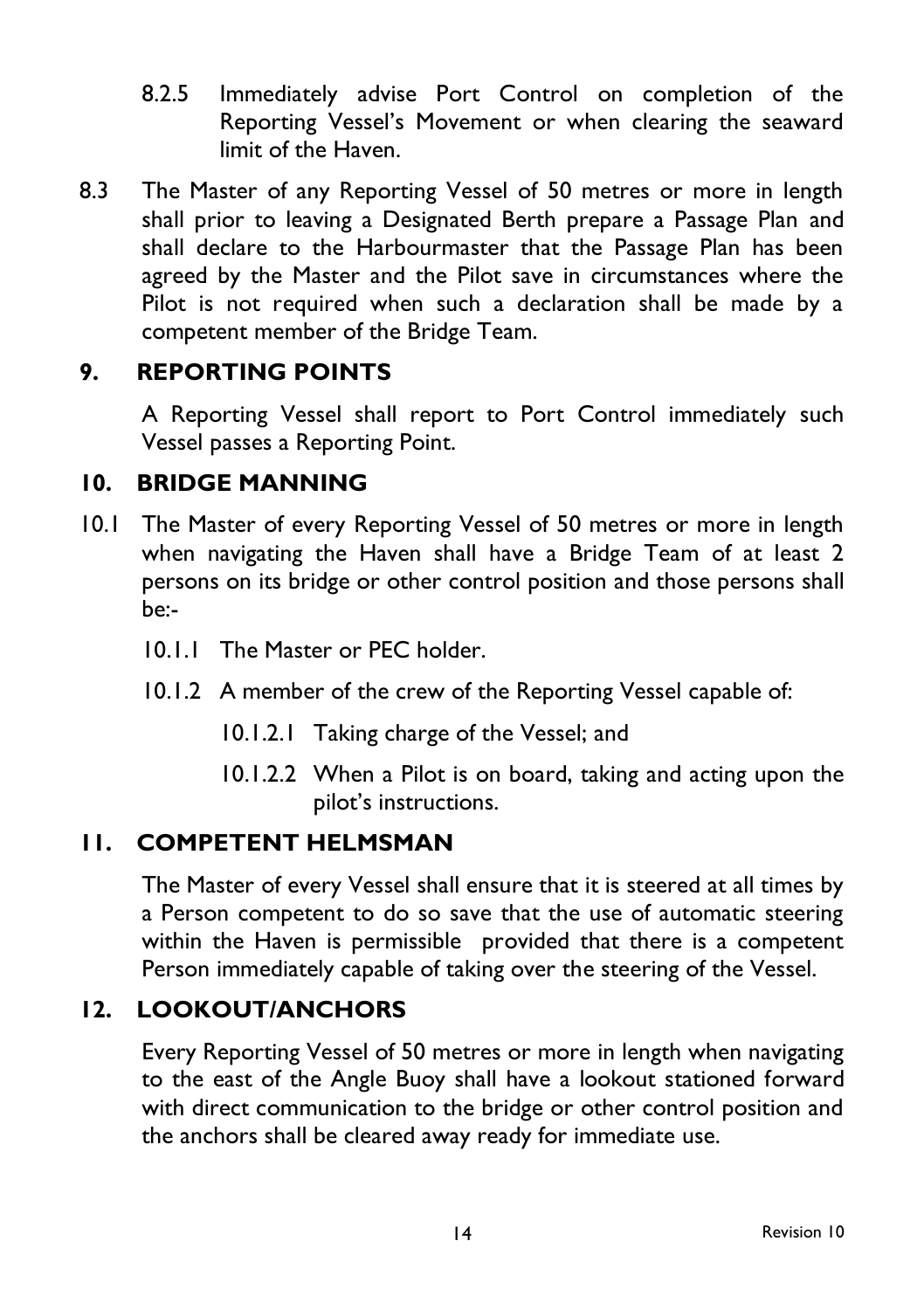## **13. DEEP DRAUGHT VESSELS**

Vessels with a draught of 12 metres or more shall exhibit the appropriate shape and light(s), and in Restricted Visibility shall make the appropriate sound signals by a vessel so constrained, prescribed by the Collision Regulations.

#### **14. ANCHORED VESSELS AND VESSELS AGROUND**

- 14.1 Reporting Vessels wishing to anchor inside the Haven must first obtain Clearance.
- 14.2 Vessels at anchor shall maintain an appropriate anchor watch.
- 14.3 Reporting Vessels at anchor, moored or aground must exhibit the appropriate shapes and lights prescribed by the Collision Regulations.

#### **15. ESCORTING**

- 15.1 The following Vessels must be escorted in the Haven, either passively or actively:
	- 15.1.1 all laden or part-laden Vessels of 50,000 tonnes deadweight and above; and
	- 15.1.2 all laden or part-laden Vessels between 25,000 and 50,000 tonnes deadweight carrying persistent oils or any other cargo that the Harbourmaster shall designate.

#### **16. RESTRICTED VISIBILITY**

- 16.1 Vessels of 30,000 tonnes deadweight or more and all LPG vessels shall not enter or move within the Haven if visibility is less than 1 nautical mile.
- 16.2 Vessels of less than 30,000 tonnes deadweight carrying a Dangerous Substance or polluting cargo in bulk, shall not enter or move within the Haven if visibility is less than 0.5 of a nautical mile.
- 16.3 Reporting Vessels shall not enter or move within the Haven if visibility is less than 0.1 of a nautical mile.

#### **17. FISHING VESSELS**

- 17.1 Fishing Vessels of more than 20 metres in length may navigate on the Haven by night or in Restricted Visibility provided:
	- 17.1.1 they have on board a person with a valid Fishing Vessel Navigation Permit issued by the Authority; or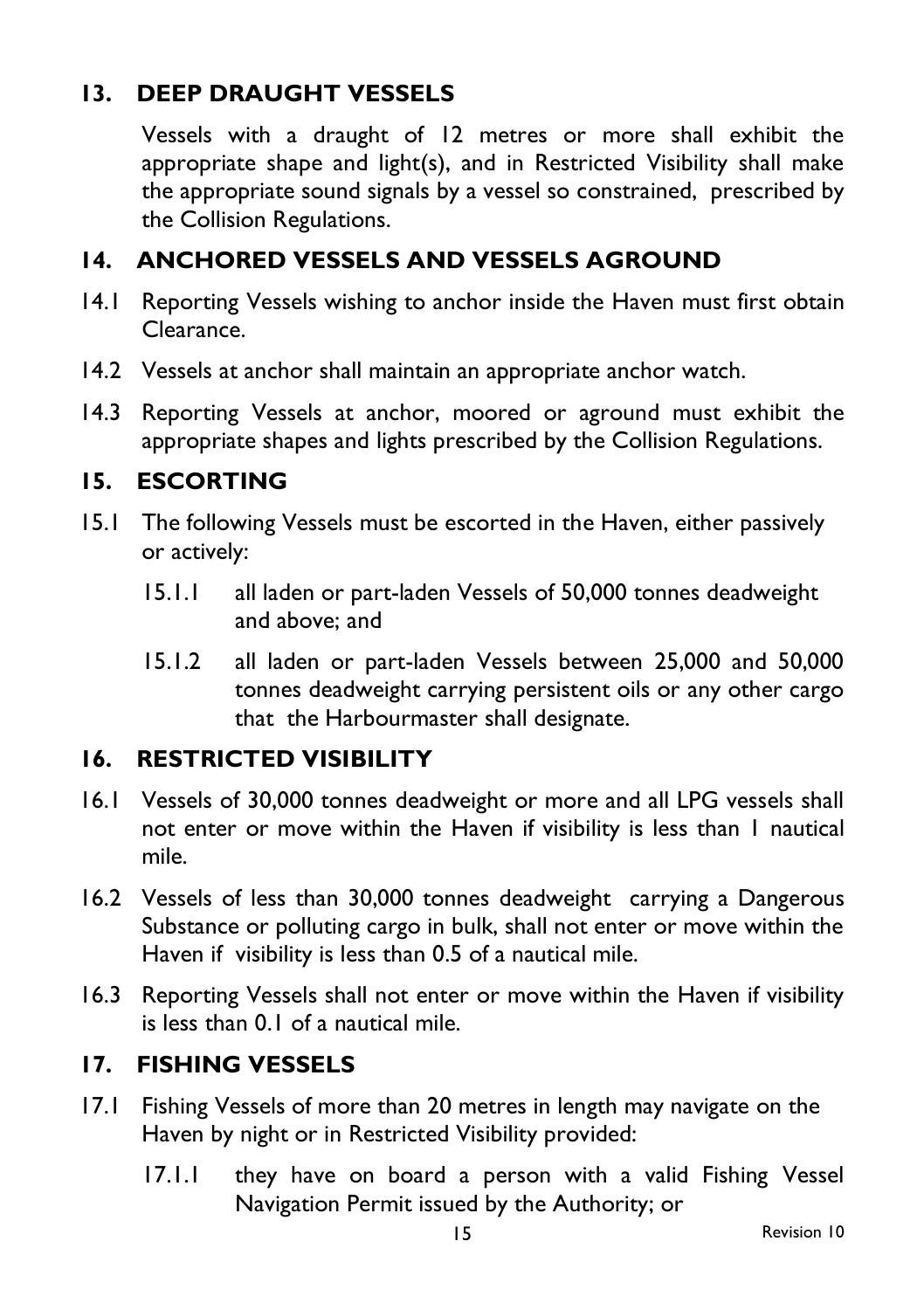17.1.2 if no valid Fishing Vessel Navigation Permit holder on board such fishing Vessel may only move outwards at night or in Restricted Visibility with a pilot on board or with a pilot launch escorting the Vessel.

## **18. IDENTIFICATION OF VESSEL**

Any Vessel operating on the Haven which is not registered pursuant to Merchant Shipping Act 1995 and marked accordingly shall either be marked with that Vessel's name or with some other means of identification approved by the Harbourmaster in writing.

#### **19. LOADING, UNLOADING, EMBARKATION OF PASSENGERS ETC**

- 19.1 The Harbourmaster may give directions for regulating:
	- 19.1.1 the loading, unloading and transfer of goods;
	- 19.1.2 the embarkation and disembarkation of passengers; or
	- 19.1.3 the loading, removal and disposal of ballast*;* and
	- 19.1.4 any other matter affecting the navigation and safety on the Haven.
- 19.2 No vessel shall be offered to the general public for commercial use (including but not limited to fishing charters, dive boats and safety boats) unless:
	- 19.2.1 It is certified under the appropriate Maritime and Coastguard Agency Code of Practice; or
	- 19.2.2 Prior to the vessel being so offered, the Master has presented to the Authority a compliance examination report prepared by an authorised person for a certifying authority in accordance with the appropriate Maritime and Coastguard Agency Code of Practice.

#### **20. VESSELS TO BE MOORED, ETC. AS DIRECTED**

- 20.1 Vessels on the Haven shall moor, anchor, place, or move, and shall cease to moor, anchor, place, or move only in accordance with directions from time to time given by the Harbourmaster.
- 20.2 A person shall not move or attempt to move or cause a Vessel to be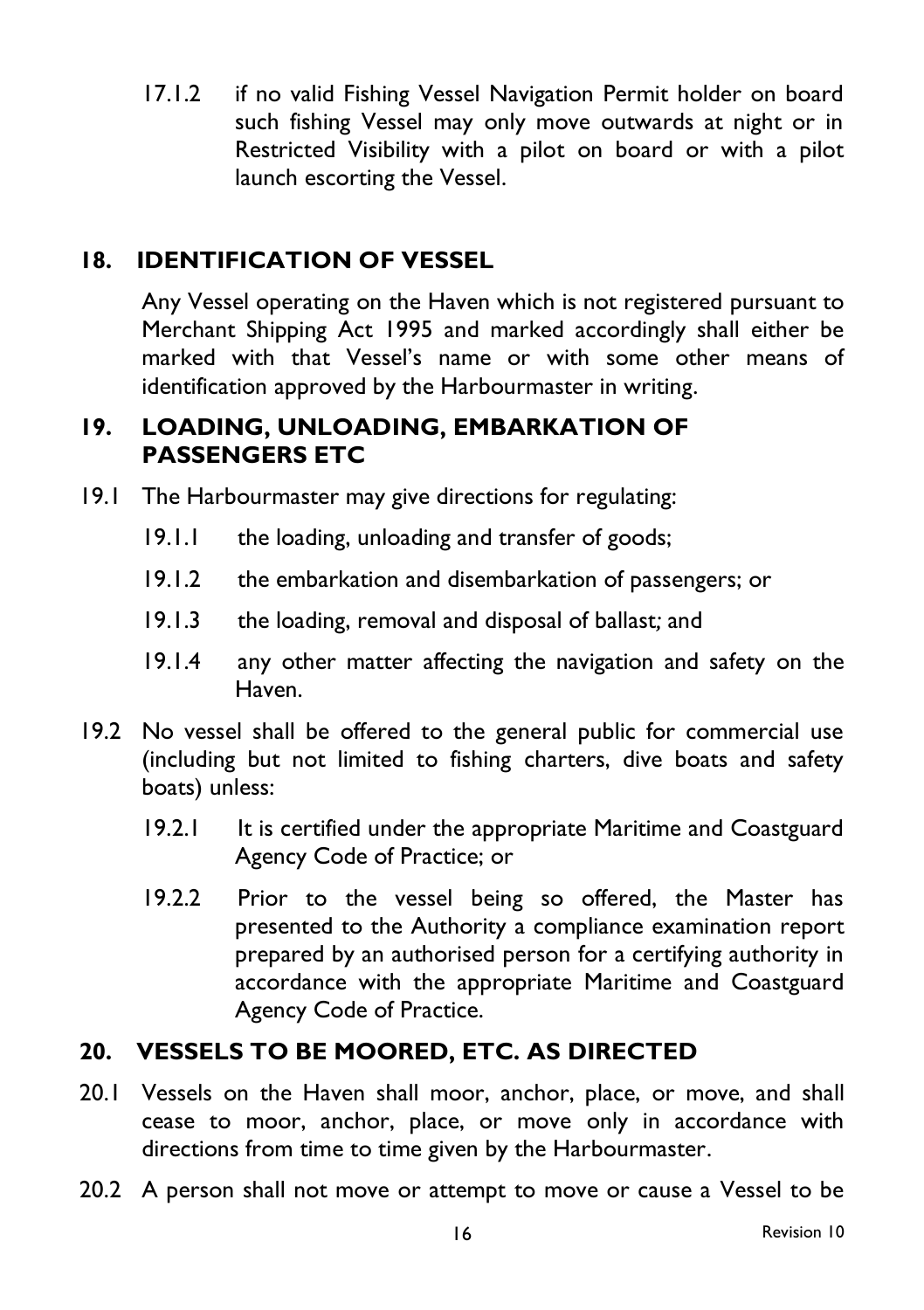moved from any berth or place contrary to the directions of the Harbourmaster or, in the case of a Vessel exceeding 20 metres in length, without the permission of the Harbourmaster save in emergency and then only in circumstances when it is not practicable to obtain further directions of the Harbourmaster.

## **21. MOORINGS**

- 21.1 A person shall not lay down or keep a Mooring on the Haven without first obtaining the consent in writing of the Harbourmaster, and such consent may be granted subject to conditions. A mooring shall forthwith be removed if the Harbourmaster so directs.
- 21.2 If the owner of a Mooring on the Haven shall not comply with any direction of the Harbourmaster given to remove the Mooring, the Harbourmaster may, on giving where reasonably practicable notice, remove such Mooring.

# **22. NAVIGATING AGAINST THE TIDAL STREAM**

- 22.1 Except where a vessel:
	- 22.1.1 Is restricted in her ability to manoeuvre and displaying the signals required by the Collision Regulations for such vessels; or
	- 22.1.2 Can safely navigate only within a channel;
	- 22.1.3 Is under sail; or
	- 22.1.4 Is powered by oars or paddles; and

is navigating against the tidal stream the master of such vessel shall, on approaching bends in the channel or any congested areas of the Haven or any other circumstances which may be dangerous, slacken speed or stop his vessel so as to allow the vessel navigating with the tidal stream to pass clear of his vessel.

#### **23. FAIRWAYS**

- 23.1 A Vessel shall not cross the Fairway at such a time or in such a manner as to cause danger or inconvenience to Vessels passing up or down the Fairway.
- 23.2 No Vessel (whether sailing or power-driven) which is not confined to a channel by reason of its draught, shall make use of that channel in such a way as to cause obstruction to any other Vessel (whether sailing or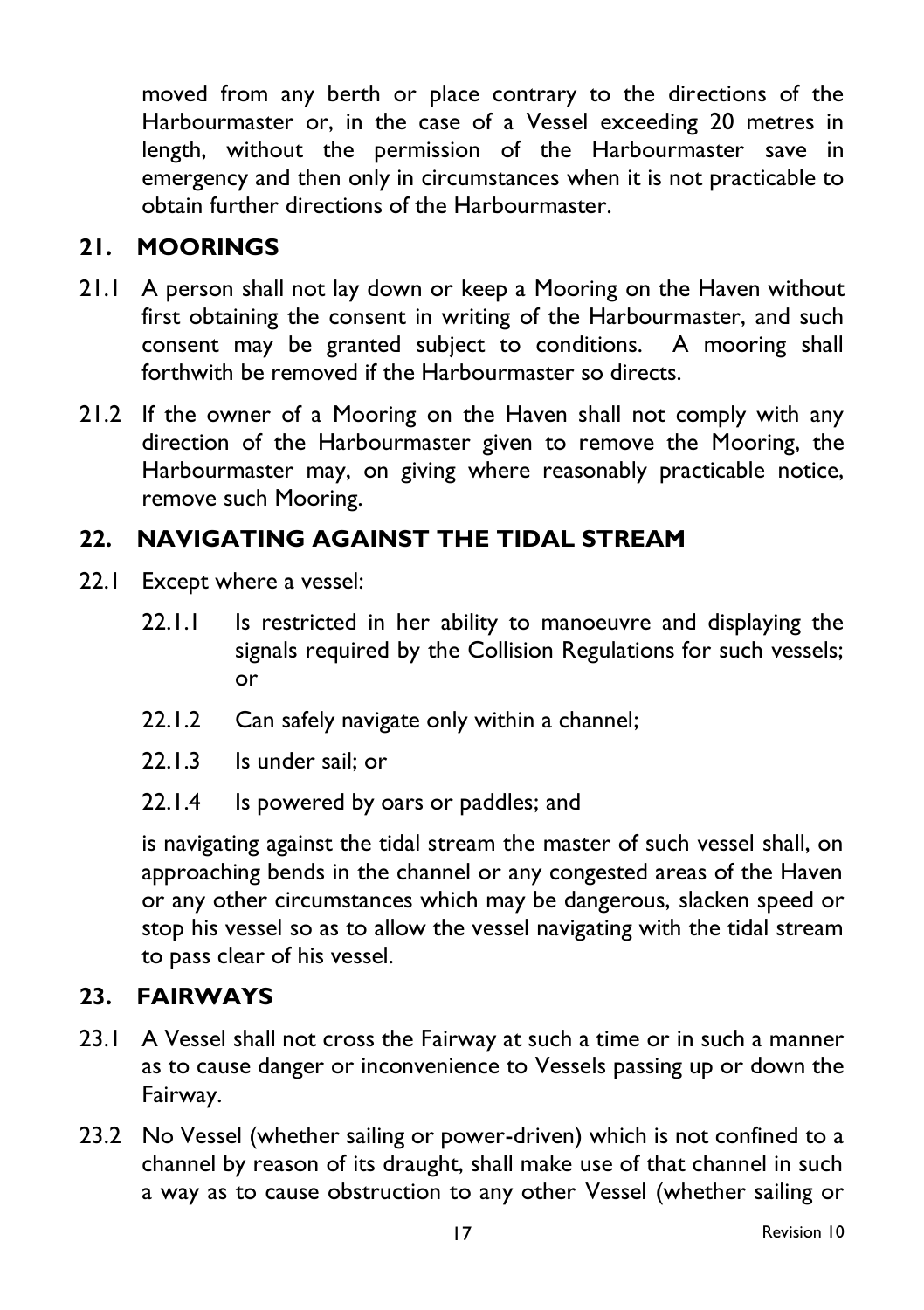power-driven) which is confined to that channel by reason of its draught.

23.3 A Vessel shall not anchor in a Fairway except for the purpose of manoeuvring or in an emergency.

#### **24. COLLISIONS TO BE REPORTED**

The Master of a Vessel involved in any kind of collision and/or allision which causes significant damage to either his Vessel or any other Vessel or Property within the Haven must immediately report such collision or allision to the Harbourmaster.

#### **25. VESSELS SUNK, GROUNDED OR STRANDED**

The Master of a Vessel or if towed, the Master of the towing Vessel, which has sunk, grounded or stranded in the Haven shall inform the Harbourmaster immediately giving the position of such Vessel or grounding and such particulars as may reasonably be required by the Harbourmaster to ensure the safety of navigation and/or the protection of the Haven and any Person within the Haven.

#### **26. REPORTING OF INCIDENTS AND NEAR MISSES**

The Master of a vessel or if towed the Master of the towing vessel, shall inform the Harbourmaster immediately of any incident or near miss in which that vessel is involved.

#### **27. TOWING OF FLOATS OR RAFTS OF TIMBER**

No Vessel shall tow or navigate a float, pontoon or raft of timber exceeding 20 metres in length on the Haven except with the prior consent of the Harbourmaster and in accordance with his directions.

#### **28. WATER SPORTS**

No person shall without the prior consent of the Harbourmaster engage or take part in the activities of water ski-ing, sailboarding, aquaplaning, para-kiting or any other activity outside the designated areas which in the reasonable opinion of the Harbourmaster has the potential to cause injury or hazard to any person or Vessel on the Haven.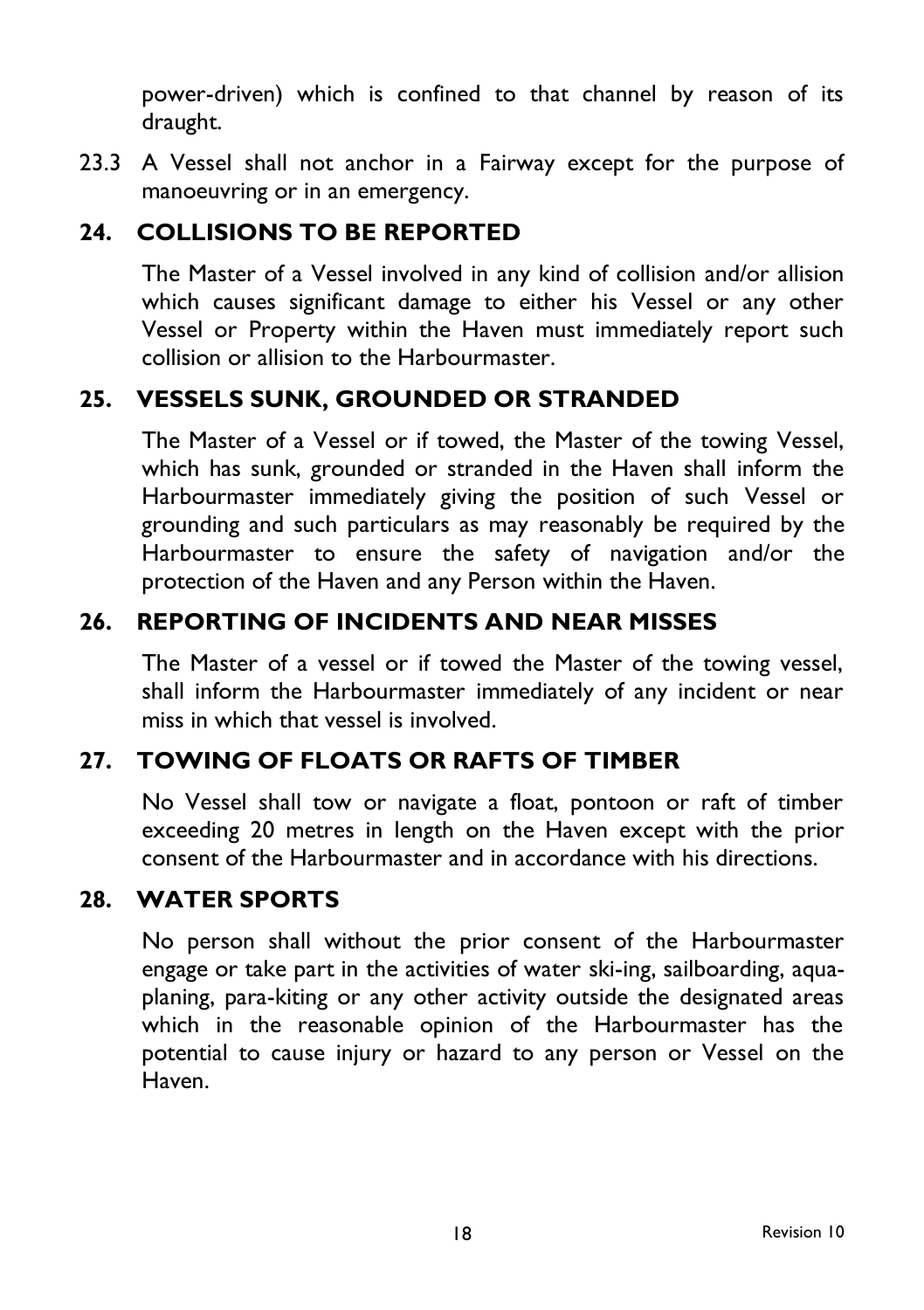## **29. SECURE BERTHING**

Every Vessel berthed or moored on the Haven shall be securely made fast as close as is safe and practicable to some Mooring, buoy, wharf, pier, quay, jetty stage or dolphin.

#### **30. VESSEL NOT TO ANCHOR OR REMAIN IN SWINGING GROUNDS**

A Vessel shall not, without the permission of the Harbourmaster, be placed or remain in such position as to obstruct or interfere with the turning of Vessels on the Haven.

#### **31. REPORTING VESSELS TO BE KEPT IN MOVEABLE CONDITION**

- 31.1 Except with the consent of the Harbourmaster Reporting Vessels located on the Haven shall at all times be kept in a moveable condition, maintain sufficient power and have sufficient persons on board to carry out the directions of the Harbourmaster with reasonable despatch.
- 31.2 The Master of a Reporting Vessel shall not absent himself from that Vessel unless he leaves in charge another person who can competently and lawfully navigate that Vessel on the Haven and has the ability to properly comply with these General Directions.
- 31.3 Whilst such a Reporting Vessel is moored fore and aft to permanent Mooring or moored to a berth, the Moorings of the Vessel and the sufficiency thereof shall be carefully attended and slacked off or hove in from time to time as may be necessary by reason of the rise or fall of tide or inconvenience to other users of the Haven.
- 31.4. No Master or other person shall moor a Vessel or allow a Vessel to remain at a berth except with the permission of the owner of the berth.

#### **32. NOTIFICATION OF ANCHOR, CHAIN OR CABLE LEFT IN HAVEN**

32.1 The Master of a Vessel which has slipped, parted from or lost any anchor, chain or cable in the Haven shall immediately notify Port Control of the position of such anchor, chain, cable and if the Harbourmaster so directs shall cause such anchor, chain or cable to be recovered as soon as practicable.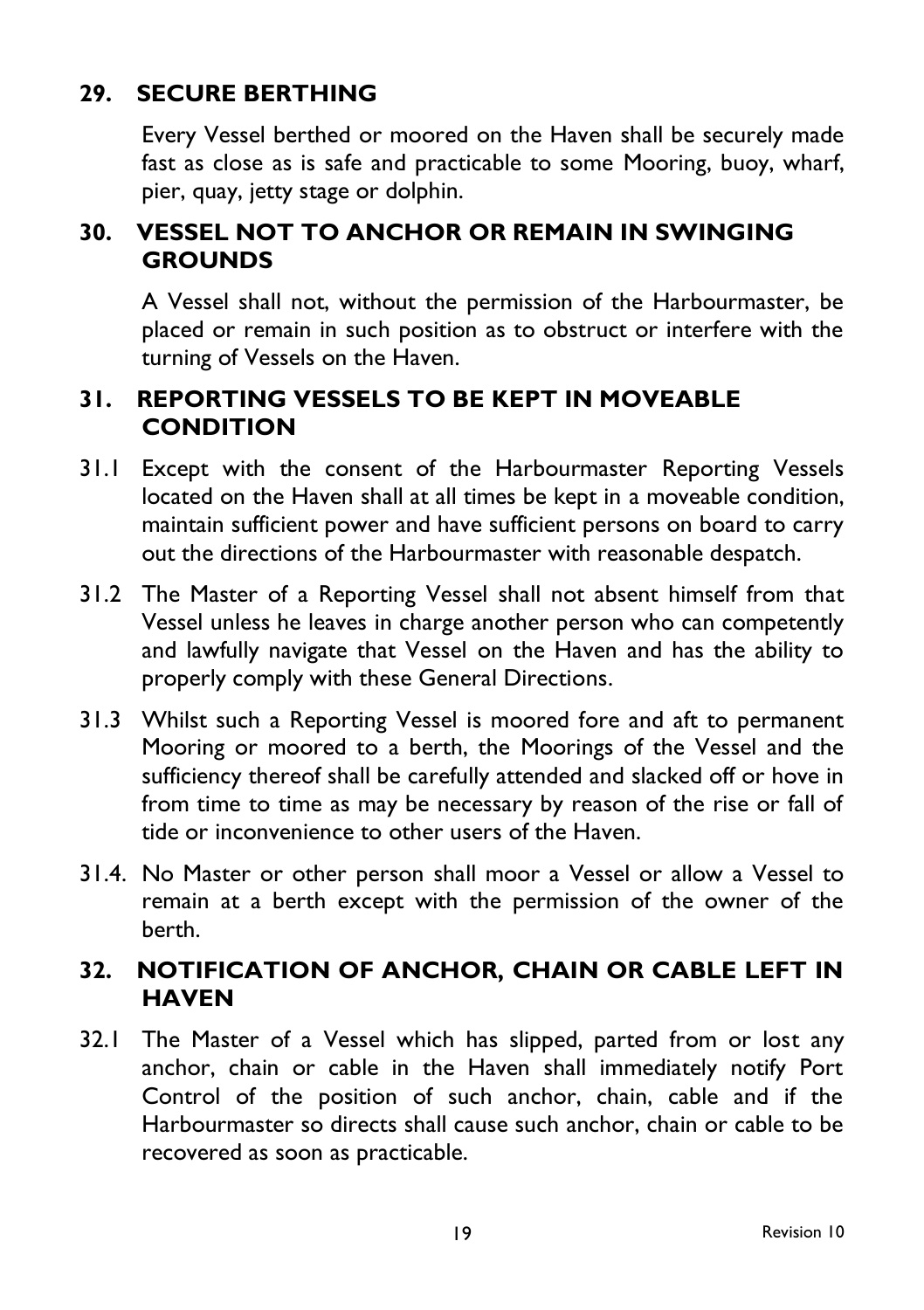32.2 The Master of a Vessel which has slipped or parted from her anchor shall mark the position of such anchor by means of a buoy.

## **33. FOULING OF MOORINGS OR CABLES**

If at any time the anchor of a Vessel fouls any moorings or electric or other cables or pipelines within the Haven the Master of the Vessel shall report the incident immediately to Port Control and shall if it is safe and practicable await instructions before proceeding to clear the same.

# **34. DREDGING AND/OR DIVING**

- 34.1 No Vessel shall without the prior consent of the Harbourmaster dredge in the Haven with drags, hooks, nets or other apparatus of any kind save for the purposes of immediately recovering items dropped overboard from vessels under 20 metres in length.
- 34.2 No person or persons shall dive commercially within the Haven without the prior consent of the Harbourmaster save for the routine maintenance of a recreational vessel under 20 metres in length by the owner or unpaid crew.

## **35. MARKING OF FISHING GEAR**

- 35.1 The Master of any vessel deploying fishing gear with the Haven shall ensure that:
	- 35.1.1 The fishing gear is set outside any navigable channel; and
	- 35.1.2 If it is to be left unattended, it is marked by a Dahn buoy or container, either of which must have a black flag above it. The Dahn buoy or container must clearly display the identity of the laying vessel.

## **36. NOTIFICATION OF OUTBREAK OF FIRE**

- 36.1 In case of an outbreak of fire on a Vessel the Master of that Vessel shall:
	- 36.1.1 Take immediate and appropriate action to extinguish the fire using the ship's fire-fighting equipment;
	- 36.1.2 Ensure that the Port Control are immediately notified.

# **37. LAUNCHING OF VESSELS**

37.1 Any person intending to launch a Vessel exceeding 20 metres in length into the Haven shall at least ten days before the date fixed for the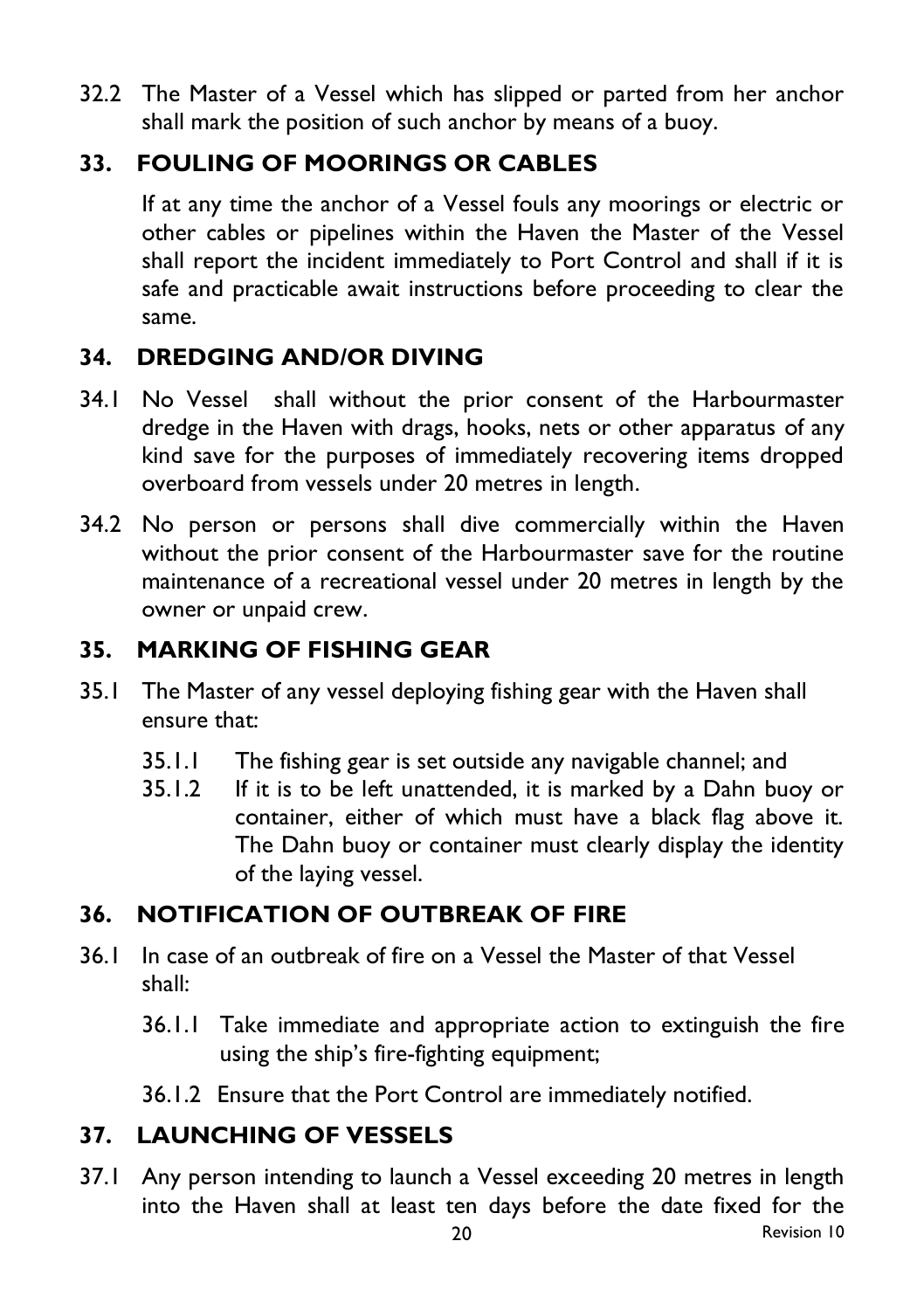launch give the Harbourmaster notice in writing of the place, day and hour of the proposed launch.

## **38. CONDUCT OF REGATTAS, ETC.**

- 38.1 The organiser of any boat race, regatta or any other occasion when a number of Vessels are expected to assemble on the waters of the Haven shall give not less than ten days' notice to the Harbourmaster.
- 38.2 All races and similar events shall be conducted on courses and at times in accordance with the directions and consent of the Harbourmaster.
- 38.3 A risk assessment will be required before permission will be granted. This risk assessment is to demonstrate that the risks assessed are as low as reasonably practicable.

Given under the Common Seal of the Milford Haven Port Authority this

**Secretary**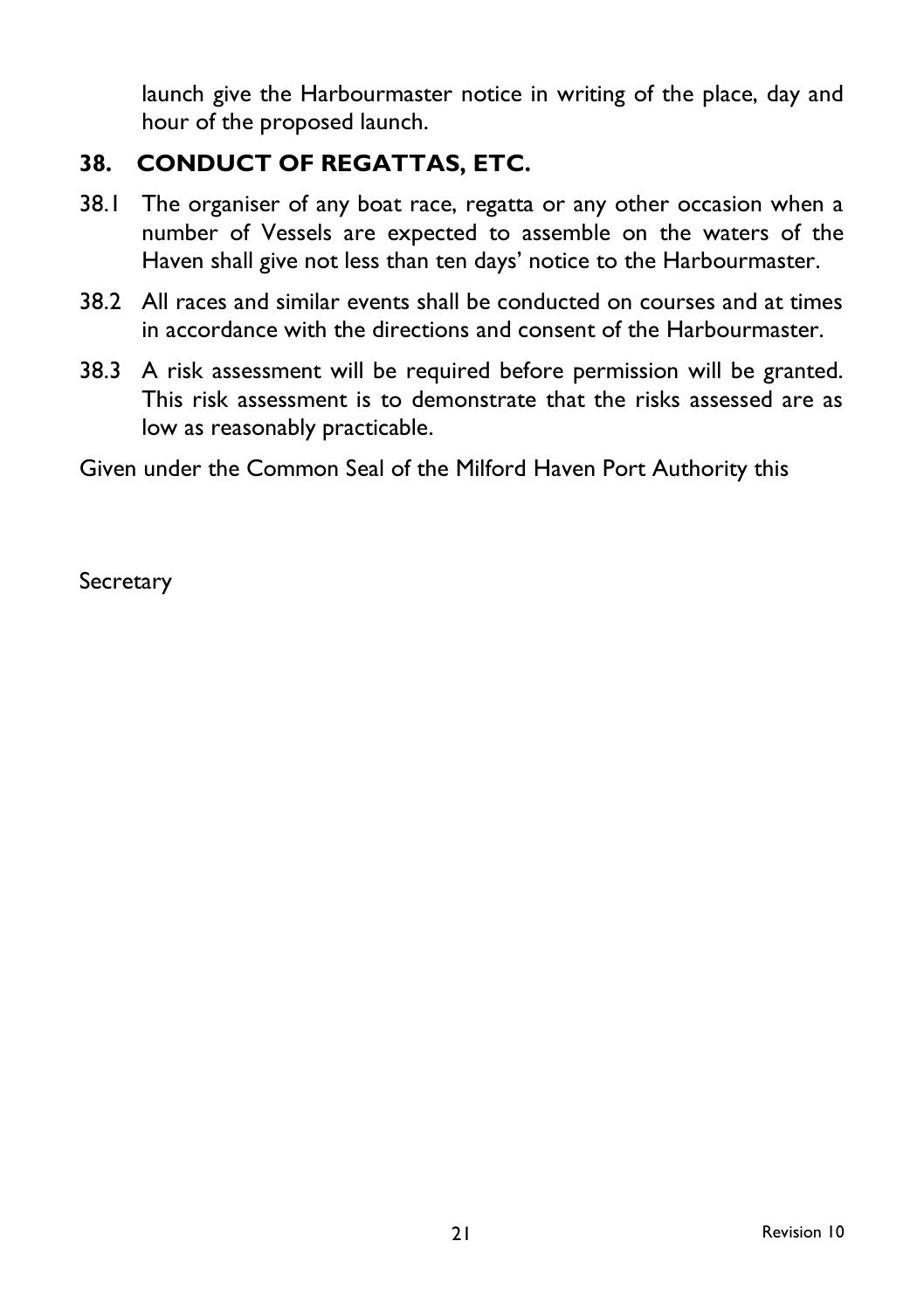## **APPENDIX 1**

#### PORT OF MILFORD HAVEN CHECKLIST

#### **SCHEDULE 2 - October 2015**

| <b>ARRIVAL</b>             |  |  |
|----------------------------|--|--|
| MOVEMENT                   |  |  |
| SAILING                    |  |  |
| PLEASE TICK AS APPROPRIATE |  |  |

| Name of Vessel:   |             |                 |
|-------------------|-------------|-----------------|
| Flag:             | Call Sign:  | DWT:            |
| Port of Registry: | IMO Number: | GRT:            |
| Class:            | Owner:      | Length Overall: |
| Agents:           | Year Built: | Beam:           |

| <b>Propulsion Type:</b> |        |                                  | Cargo Type: |  |
|-------------------------|--------|----------------------------------|-------------|--|
| <b>Bow Thruster:</b>    | Power: | Cargo Total for this Movement:   |             |  |
| Stern Thruster:         | Power: | Deepest Draft for this Movement: |             |  |
|                         |        | Vessel Loading or Discharging?   |             |  |

#### Special Manoeuvring Equipment (e.g. Becker Rudder; Twin Screw)

| <b>Construction and Technical Equipment</b>                                                                                                 |          |  |  |  |
|---------------------------------------------------------------------------------------------------------------------------------------------|----------|--|--|--|
| All in good working order:                                                                                                                  | Yes / No |  |  |  |
| Confirm the pilot ladder is properly constructed; recently<br>inspected; in good condition and rigged as per SOLAS and<br>IMO requirements: | Yes / No |  |  |  |
| Deficiencies:                                                                                                                               |          |  |  |  |

Weighted monkey fists on heaving lines are banned in this Port. Criminal prosecution may result if these are deployed.

| Confirmation that no weighted lines will be used: | Yes / No |
|---------------------------------------------------|----------|
|                                                   |          |
| <br>.<br>____<br>.                                |          |

| Navigation/ Communication Equipment |          |  |
|-------------------------------------|----------|--|
| All in good working order:          | Yes / No |  |
| Deficiencies:                       |          |  |

| $\mid$ Safety Certification and Documentation Held |          |
|----------------------------------------------------|----------|
| All valid:                                         | Yes / No |
| Deficiencies:                                      |          |

| ETA:                     | Masters Surname:                  |          | Initial: |
|--------------------------|-----------------------------------|----------|----------|
| Last Port:               | Pilot Required:                   | Yes / No |          |
| Next Port:<br>.<br>----- | No.:<br>DC<br>EC.<br>___<br>_____ |          | ________ |

|--|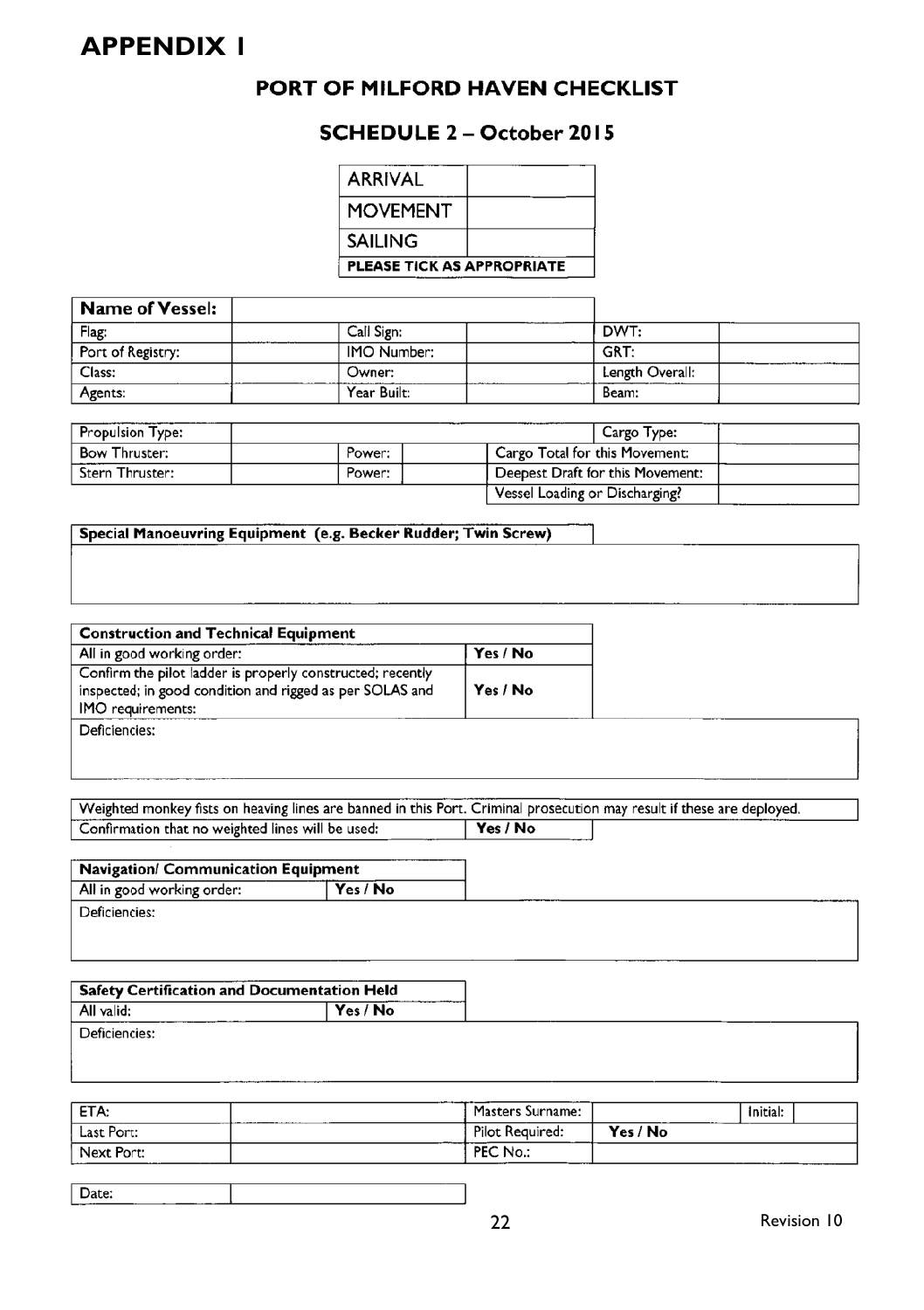Maritime & Coastguard Agency

# **SAFETY BULLETIN No. 2**

# **DANGEROUSLY WEIGHTED SHIPS HEAVING LINES**

There have been several instances where dangerously weighted heaving lines. including the use of monkey's fists with additional weights inserted into them. have been used resulting in serious injury. Further quidance is contained in Ch 26 section 26.3.5 in the 2015 edition of the Code of Safe Working Practices for Merchant Seafarers.







Vessels using dangerously weighted heaving lines in the UK may be subject to prosecution

MSF 5029 Rev 10/1 To arrange als ubscription to future Safety Bulletins go to https://www.gov.uk/government/publications/maritime-andcoastguard-agency-moa-safety-bulletins For further information please contact Ship Safety Branch, Maritime & Coastguard Agency Tel: +44(0) 2380 329 100 Issued: 28 September 2015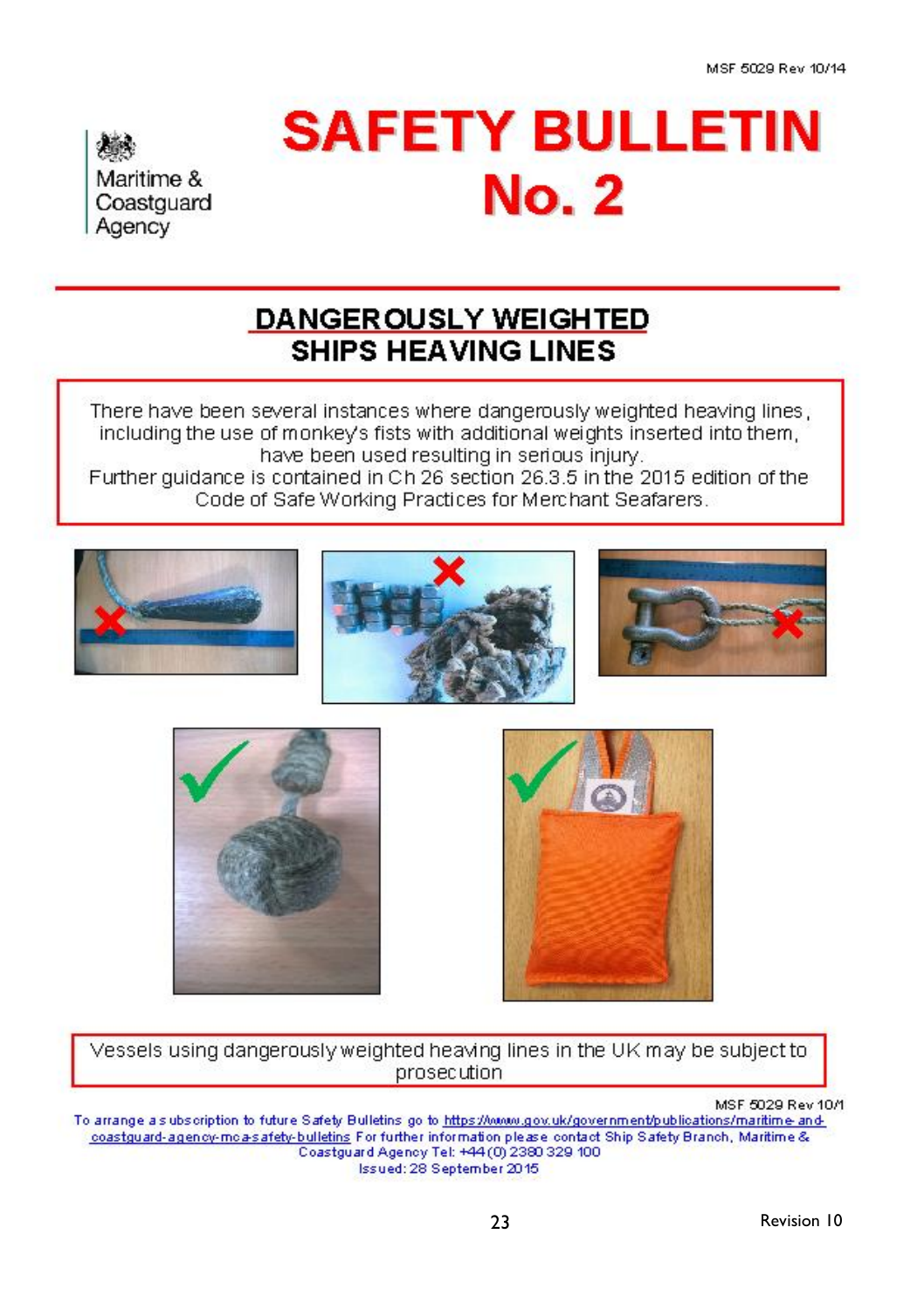# **APPENDIX 2: PORT OF MILFORD HAVEN PASSAGE PLAN**

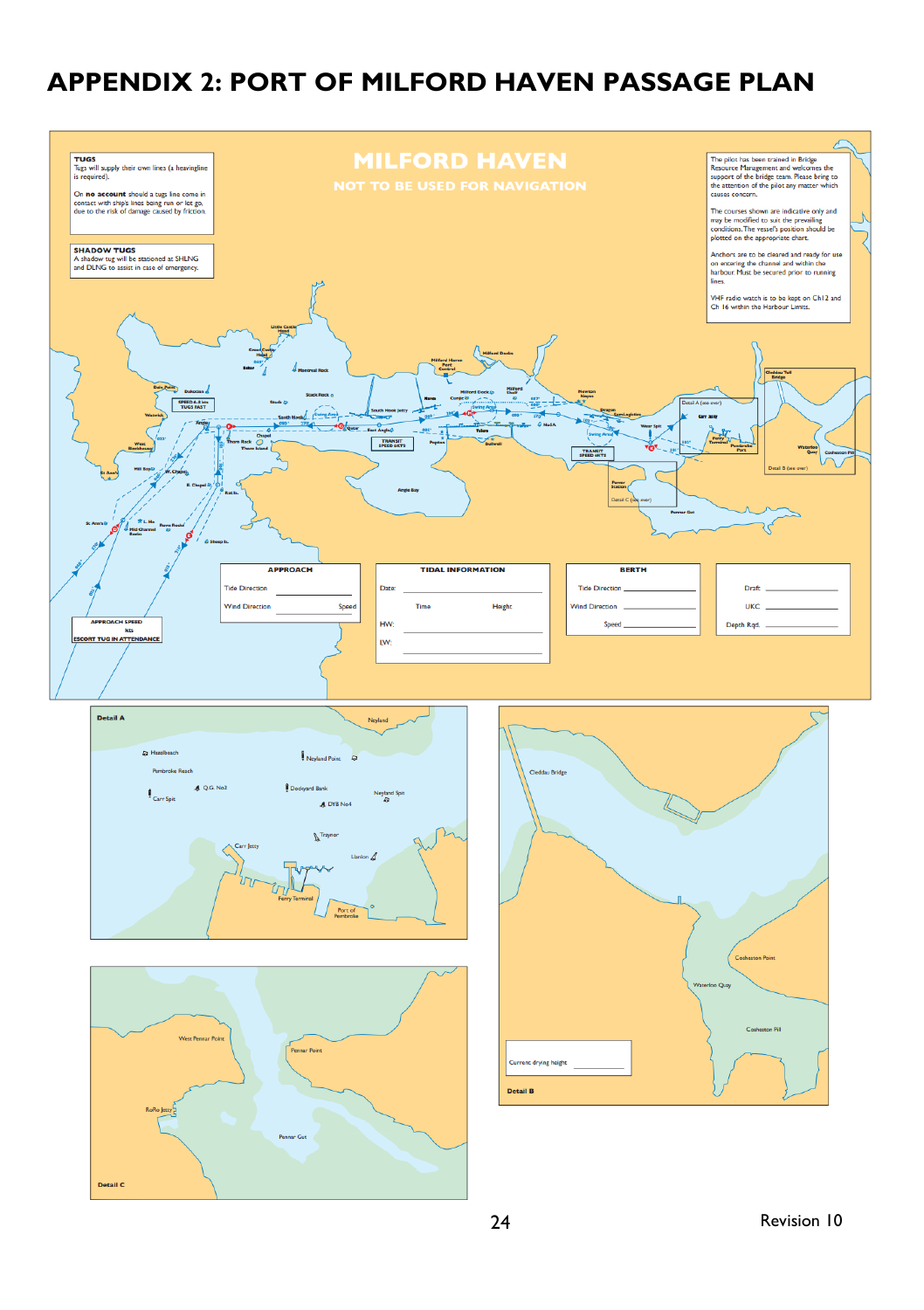# **APPENDIX 3**

#### **REPORTING POINTS – INBOUND**

Vessels must report to the Port Control when passing in the vicinity of the following:-

| <b>POINT</b>   | <b>NAME</b>                     | <b>LATITUDE</b><br><b>POSITION</b> | <b>LONGITITUDE</b><br><b>POSITION</b> | <b>REMARKS</b>                |
|----------------|---------------------------------|------------------------------------|---------------------------------------|-------------------------------|
| <b>ALPHA</b>   | West<br>Approach                | $51^{\circ}$ 39'.30 N              | 05° 18'.00 W                          | Arriving<br>from West         |
| <b>BRAVO</b>   | South<br>Approach               | 51° 36'.25 N                       | $05^{\circ}$ 14'.10 W                 | Arriving<br>from South        |
| <b>CHARLIE</b> | East<br>Approach                | 51° 36'.25 N                       | $05^{\circ}$ 08'.60 W                 | Arriving<br>from East         |
| <b>DELTA</b>   | St. Ann's<br>Light Buoy         | 51° 40'.21 N                       | 05° 10'.17 W                          | When using<br>West channel    |
| <b>ECHO</b>    | Sheep Light<br>Buoy             | 51° 40'.12 N                       | 05° 08'.58 W                          | When using<br>East channel    |
| <b>FOXTROT</b> | <b>Thorn Rock</b><br>Light Buoy | $51^{\circ}$ 41'.70 N              | 05° 07'.65 W                          |                               |
| <b>HOTEL</b>   | Cunjic Light<br>Buoy            | 51° 41'.98 N                       | 05° 02'.55 W                          |                               |
| KILO           | Wear Spit                       | 51° 41'.69 N                       | 04° 58'.73 W                          | Bound for<br>Pembroke<br>Dock |

#### **REPORTING POINTS - OUTBOUND**

Vessels must report to the Port Control when passing in the vicinity of the following:-

#### **POINT NAME LATITUDE LONGITITUDE REMARKS POSITION POSITION**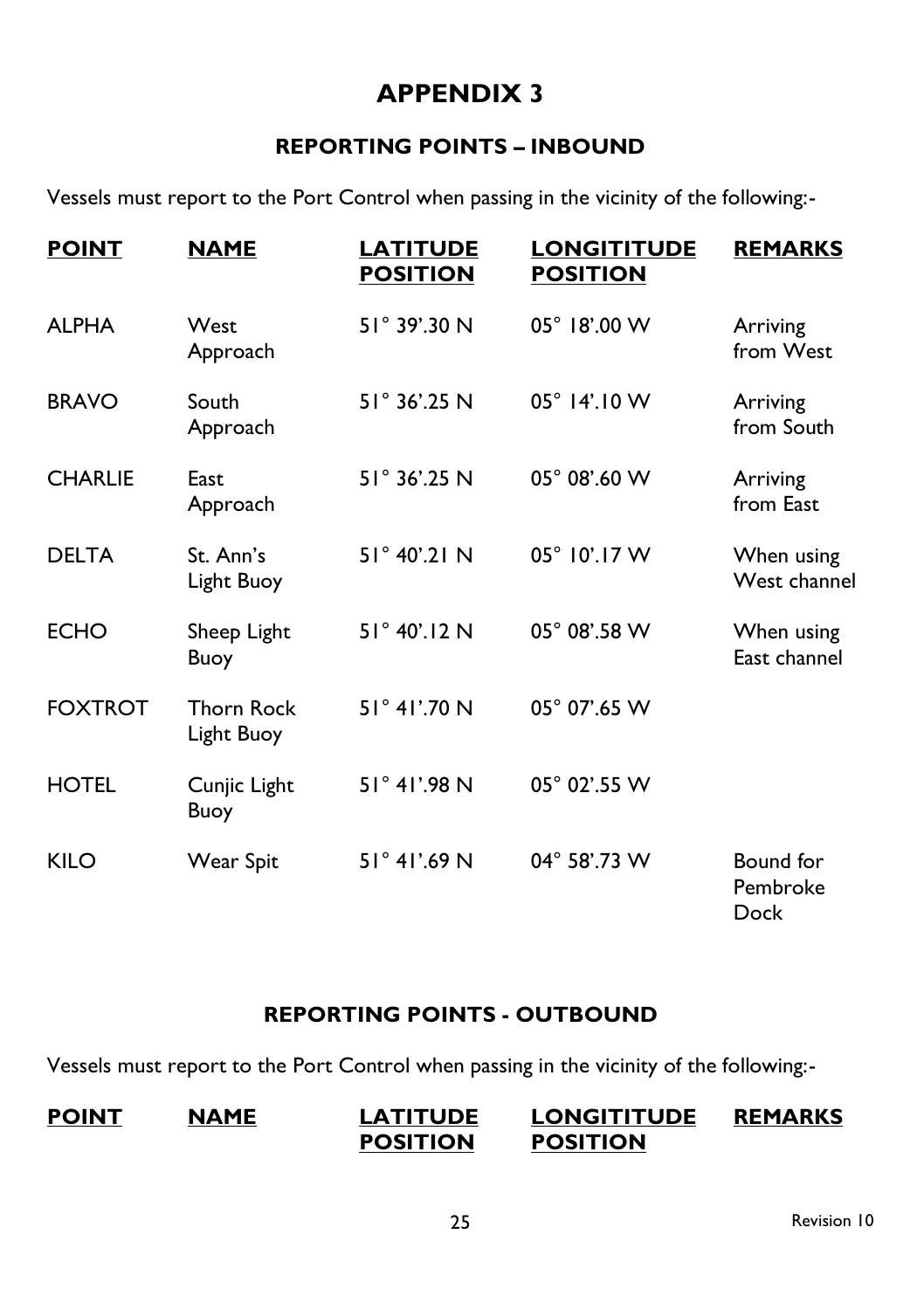| <b>KILO</b>   | <b>Wear Spit</b>                  | $51^{\circ}$ 41'.69 N | 04° 58'.73 W          |                                           |
|---------------|-----------------------------------|-----------------------|-----------------------|-------------------------------------------|
| <b>JULIET</b> | <b>Milford Docks</b>              | $51^{\circ}$ 42'.68 N | 05° 02'.40 W          | When<br>Departing<br><b>Milford Docks</b> |
| <b>HOTEL</b>  | Cunjic Light<br>Buoy              | 51° 41'.98 N          | 05° 02'.55 W          |                                           |
| <b>GOLF</b>   | <b>Qatar Light</b><br><b>Buoy</b> | 51° 41'.78 N          | 05° 05'.25 W          |                                           |
| <b>DELTA</b>  | St. Ann's<br><b>Buoy</b>          | $51^{\circ}$ 40'.21 N | $05^{\circ}$ 10'.17 W | When using<br>West channel                |
| <b>ECHO</b>   | Sheep Light<br>Buoy               | $51^{\circ}$ 40'.12 N | 05° 08'.58 W          | When using<br>East channel                |